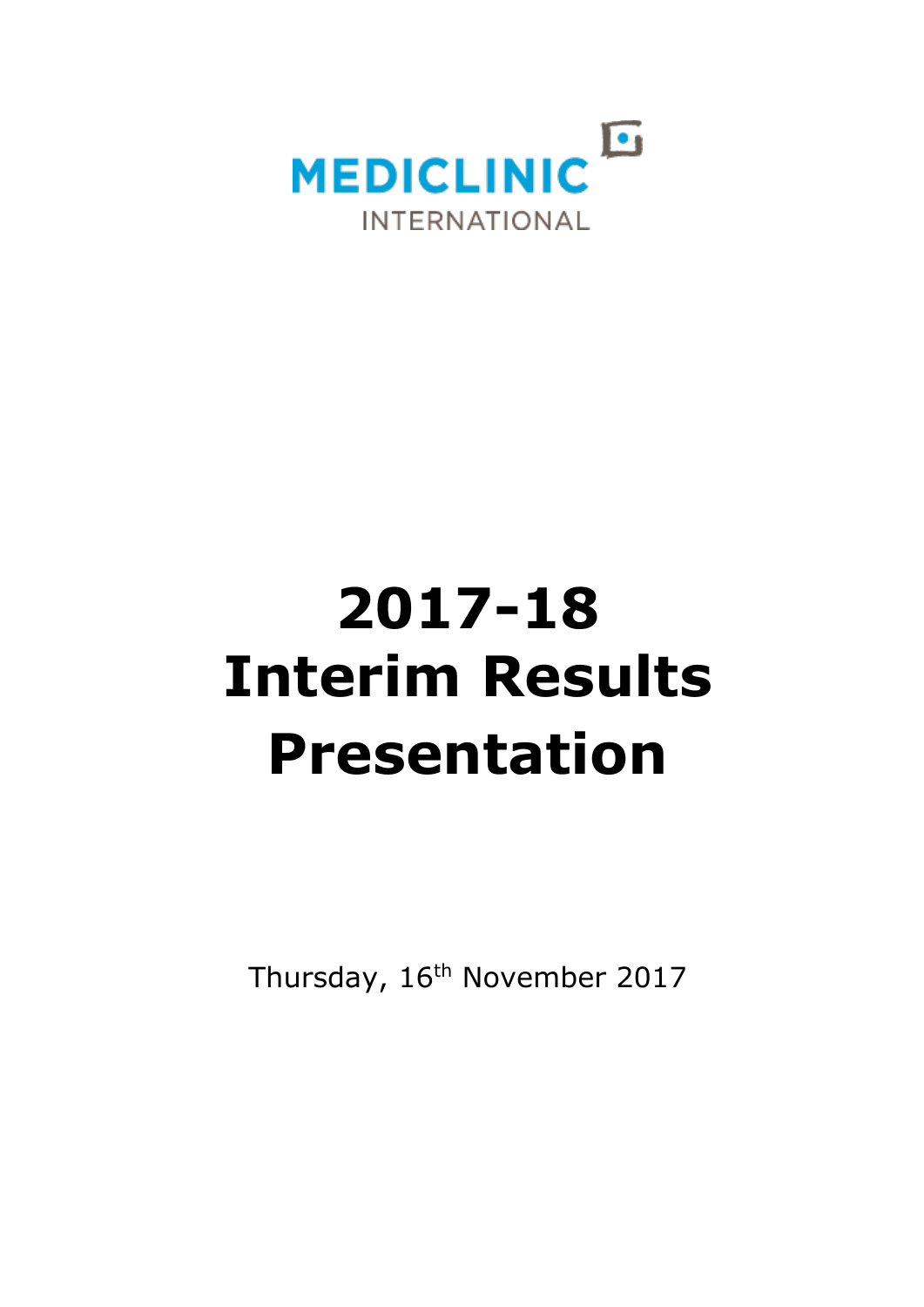# **Introductory Remarks**

# James Arnold

# *Head of Investor Relations, Mediclinic International plc*

# **Agenda**

Good morning everybody and welcome to Mediclinic's 2017-18 Interim Results Presentation. Thank you for attending here in London and welcome to everyone that's on the conference call and the webcast. My names is James Arnold; I'm Head of Investor Relations.

I'm just going to do a brief introduction and then hand over to Danie and Jurgens who will take you through today's presentation. At the end of the presentation, we will open up to Q&A. Those that are on the conference call, please could you register your questions with the operator, and we'll hand over to you after we've taken questions in the room. On the front page, I just point to the disclaimer; you can read that at your leisure, thank you very much.

And on that note, I'll hand over to Danie. Thank you, everyone.

# **Introduction**

Danie Meintjes

# *Chief Executive Officer, Mediclinic International plc*

Morning everybody, thank you James. Welcome to all over you, those in the room and also those on the web and on the telephone lines. I think a special word of welcome to our Chairman, Dr Edwin Hertzog, and the founder of the Group: Edwin, thank you for your support and your time in being here this morning.

# *Announcement regarding Spire Healthcare Group plc*

The purpose is to cover to interim results. But maybe before we start with the results, you would have seen this morning that we also issued a separate statement with regards to the current situation in relation to the Spire approach. I know that there will be a lot of questions regarding this matter, but everything that we can say at this moment is contained in this announcement. So if there are any questions regarding Spire, we kindly refer you to the announcement this morning.

# **Who We Are**

# *What and where*

I'm going to start off with the results and as an introduction, just three slides to just highlight, giving you a little bit of a feel and remind you again of who we are, what we do, what we focus on.

In summary, we're an international group represented in five countries. We've worked more than 30 years of a track record in experience, and the core of our business is still very much focused on the acute care, specialist-orientated, multi-disciplinary hospitals. But by saying that, you are also aware that we are slowly migrating up and down the care continuum. We are involved in outpatient facilities, day care facilities, some step-down, and we are definitely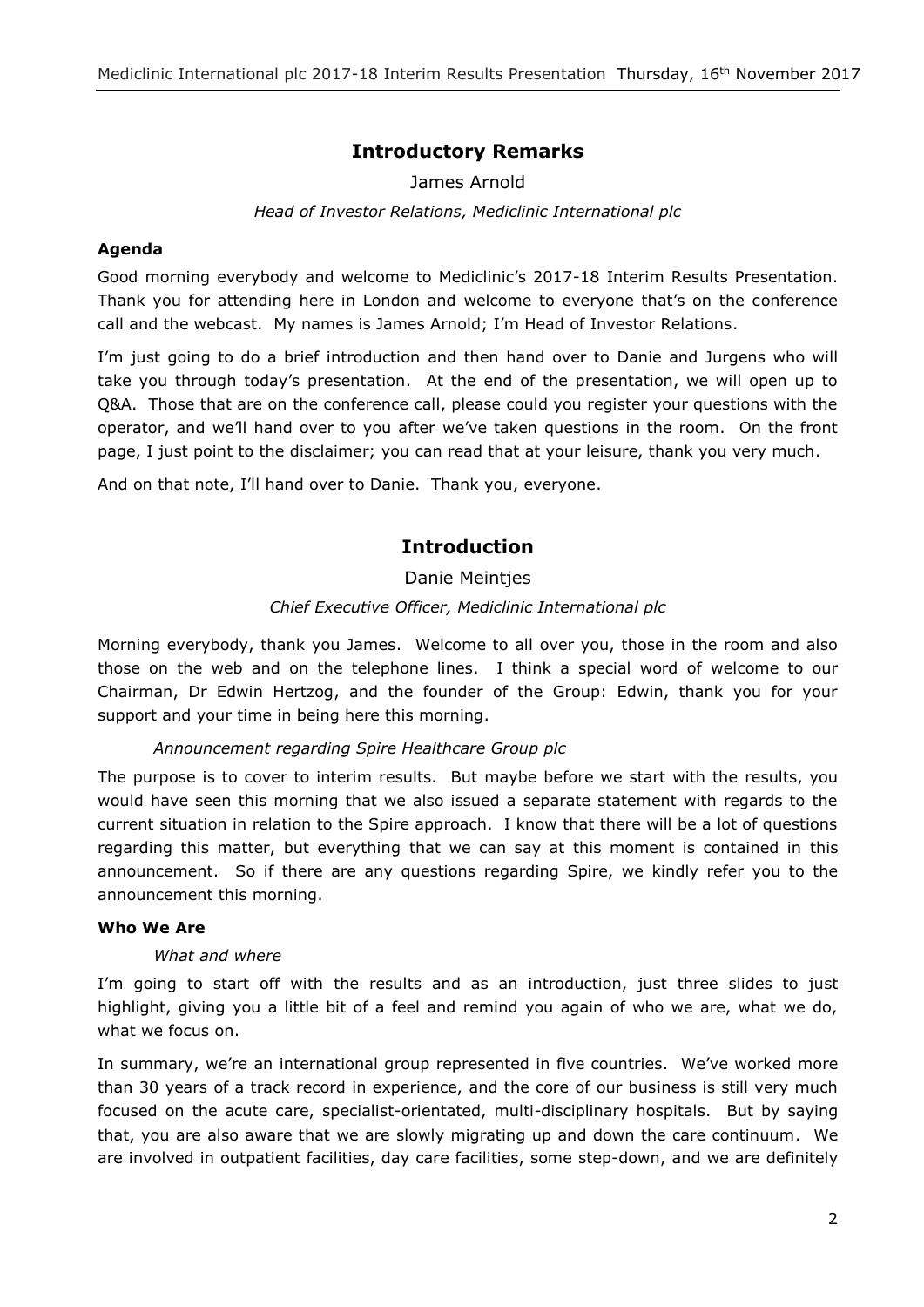investigating that. We believe there is a good business reason that we must get more integrated in terms of related businesses.

# *Vision*

In terms of the platforms that we operate, we've got leading market positions: either the first, second or the third in terms of size provided. And in those markets, our vision very simply: we want to be respected internationally but we want to be preferred locally. And there's a lot in those words. We acknowledge that it's a neighbourhood business and in the areas that we serve, we want to be 'per hospital' the preferred hospital for the patients and the supporting clinicians.

#### *Purpose*

The purpose of our business? We want to enhance the quality of life, and that is our core focus in terms of the patient needs. What I refer to many times is we, to a certain extent, sell hope – hope for a better quality life, hope for less pain, hope for a longer life. And for that reason, we will very seriously keep our focus on the patient needs.

#### *Strategic themes*

In terms of the strategic themes that you will see come out and is repeated throughout the presentation, the 'Patients First' that we've highlighted so many times: improving quality, safety and efficiency in terms of what we do. We want to continue to grow and invest in our business, and we are long-term orientated.

#### **Diversified Global Footprint**

In terms of the diversified footprint that we have, you will note from the top row there, indicating capacity. It might be small on the screen there but if you look at the hospitals, if you look at the beds, South Africa still dominated. But if you look at the revenue-EBITDA, well-diversified over our geographical platforms.

# **Strategic Themes**

# *Patients First*

In terms of the international themes just at a high level, 'Patients First,' as I've highlighted, clinical performance is very much in the spotlight for us. You might have noticed that we recently appointed new Board members. Amongst those, Dr Felicity Harvey, here in London, with a very strong clinical background; she's also serving on our Clinical Performance Committee. And we are committed in rolling out an oversight of the clinical performance, what we call 'Board to Ward.' We are rolling out similar clinical performance – committees at the platform levels. In South Africa, we appointed two external clinical experts – professors from two leading medical schools – and there's a real big focus in terms of that.

In terms of the patient experience, you should be aware of our Press Ganey Patient Experience Index that is now standardised for the Group, rolled out over all the platforms, including the Al Noor business or the ex-Al Noor business. And we are quite proud on the progress that we've done, and I'll cover some more of that when I get into the Operational Overview.

In terms of the integrated, coordinated approach, just one word: it all has to do of getting the doctors involved. The operational business approach is different in the different platforms, in the Middle East where we employ the doctors compared to the other side of the spectrum in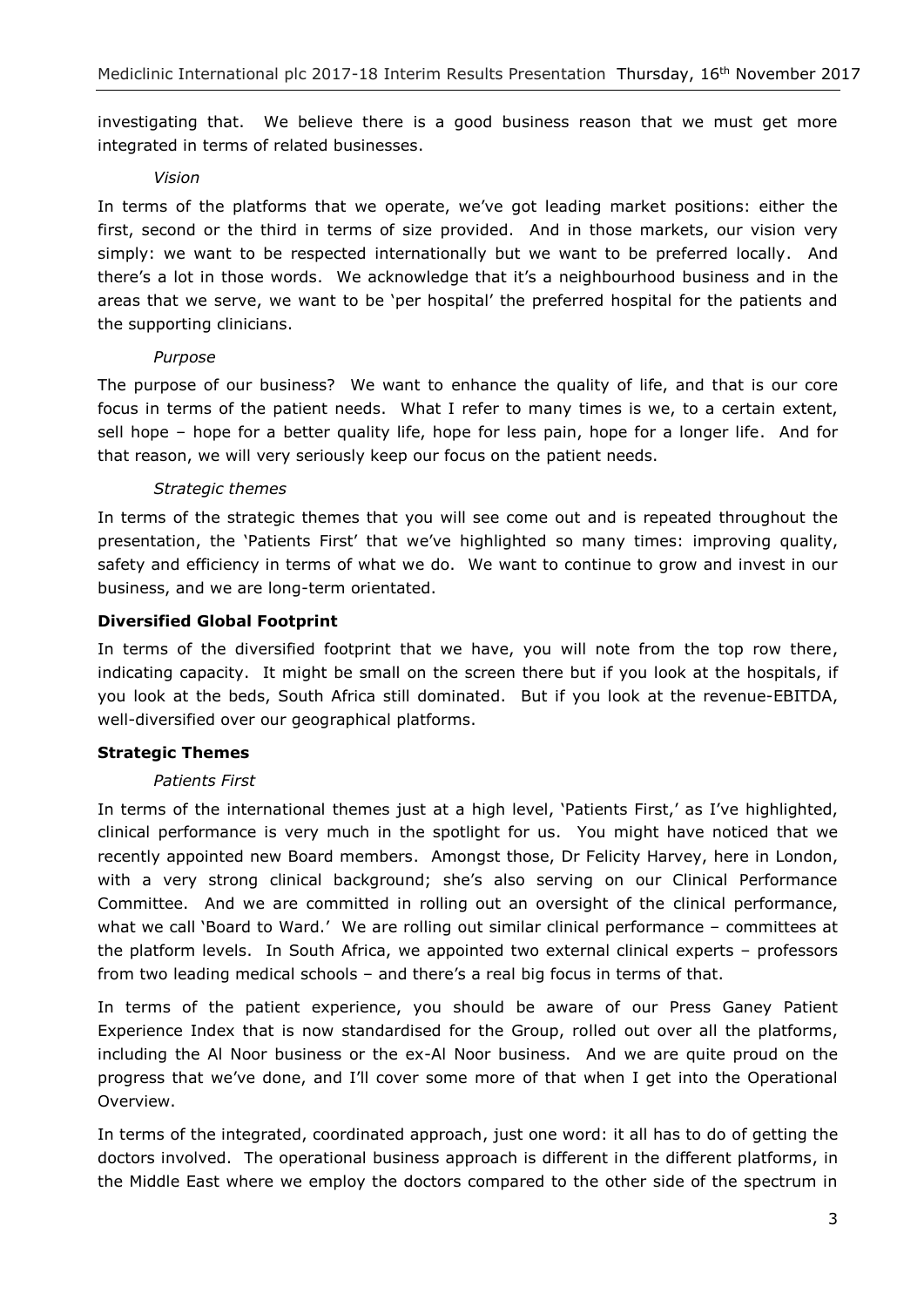South Africa. And the approach there is to really get the doctors involved in terms of the care delivery process. And in South Africa, where we have the highest challenge, very good progress made.

# *Improving efficiencies*

In terms of efficiencies, our standard mantra there is 'simplify, standardise and centralise' in terms of support disciplines. That is what we are busy doing. You are aware of the Hirslanden 2020 project - I'll elaborate a little bit later. So per platform, that is our approach. And then by doing that, you create the capacity and the ability to roll up to a central point, where you can leverage on your international footprint and the know-how that we've built up centrally.

In terms of IT and procurement we've made very progress, and I'll elaborate a little bit later on that as well.

# *Investing in our assets*

We keep on investing in our investments on our assets, but not only assets; we make huge investments in our IT platforms. The standardised SAP rolled out over the Group is a big investment. We also recently approved, and we're busy rolling out a standardised Electronic Medical Record in the Middle East, which will stand us in good stead. So we will invest to improve the quality of the business.

# *Investing in our employees*

In terms of the employees, maybe just one comment: an engaged workforce is very important for us. And we've told you about the Gallup survey that we standardised over the Group in all the platforms. We've done the survey for the second year, we're busy with the third survey at the moment and good to report that in all platforms, we saw an improvement year on year. And interesting and noteworthy that in the Middle East, where we had huge business disruption when we combined the businesses, the improvement was the highest there and actually the highest compared to the other two platforms as well.

# **Results Highlights**

# *Interim dividend*

Coming to the results, that is a high level overview. Jurgens will elaborate and unpack that in detail – maybe just to highlight that the interim dividend maintained at ₤0.032 per share.

# *Switzerland*

In terms of a summary of the business operation, in Switzerland we saw lower volume. It was a subdued summer, we had Easter timing differences year on year, leading to a lower margin.

# *Southern Africa*

Similar in South Africa: lower patient activity, there were less business days, more public holidays and the Easter weekend that moved. But despite that, they maintained margin and the team there did extremely well.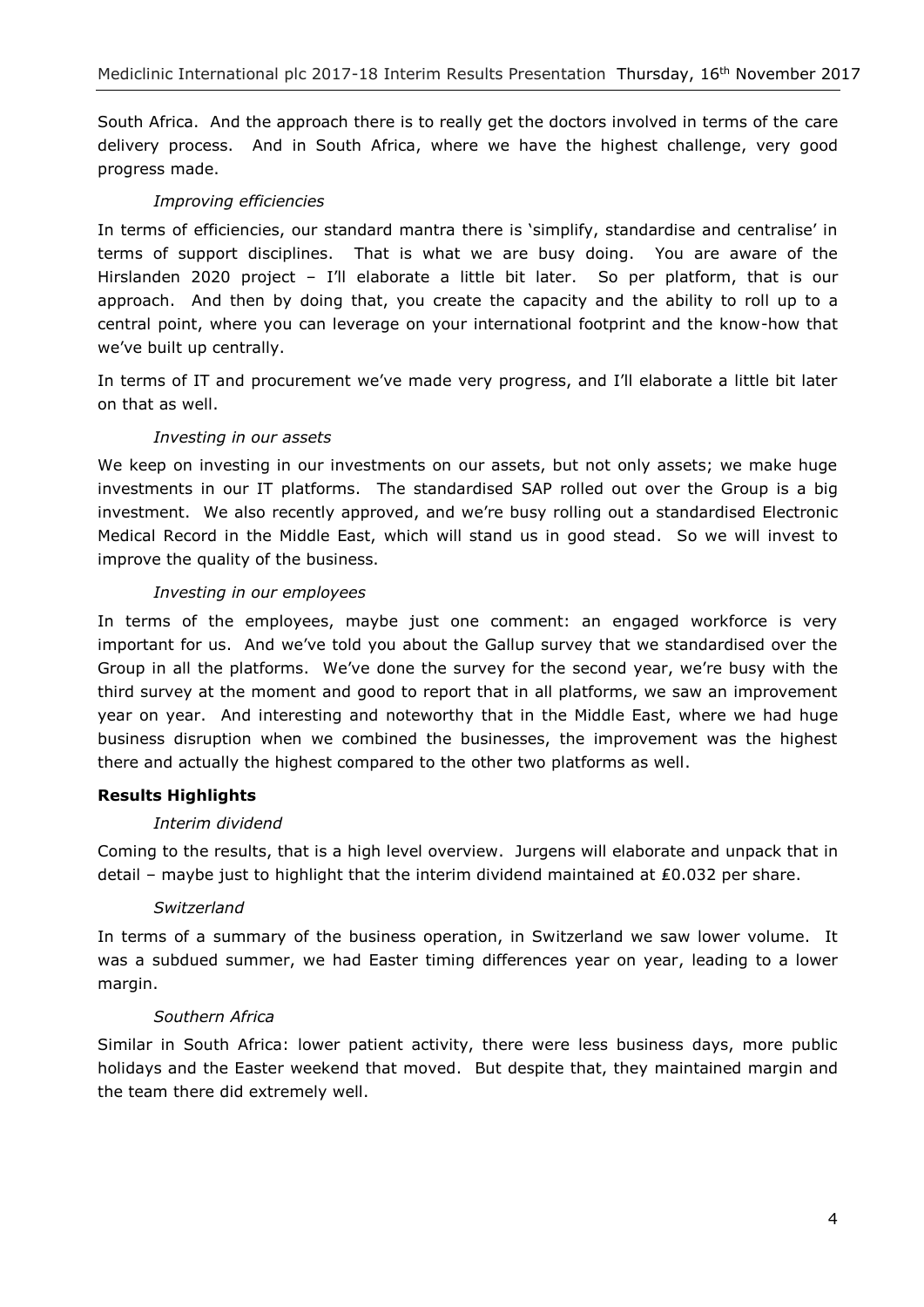# *Middle East*

Middle East: strong turnaround in the Abu Dhabi business. We saw the Thiqa numbers that came through, Al Jowhara's open. So overall, very happy with the performance at the Middle East. Dubai is still performing very strongly.

# *Spire (UK)*

And then Spire, in line with expectations for the first six months. Obviously, the impact of the provision for the litigation case, that's ₤27.6 million that Jurgens will unpack a little bit further.

That is a high level overview. I'll now hand over to Jurgens to unpack the numbers.

# **Financial Review**

Jurgens Myburgh

# *Chief Financial Officer, Mediclinic International plc*

# **Underlying Consolidated Income Statement**

Thank you Danie, good morning everyone. Turning our attention to the Financial Review, and here I am on page 10 of the presentation. Just to reiterate, these numbers are largely presented on an underlying basis, but I will point out the material adjustments made from the reported numbers as we go along.

#### *Revenues*

So starting with our revenues, we are up 10% in pound terms and flat year on year when expressed in constant currency terms. Our basket of currencies strengthened by 10% against the pound compared to the prior year's six-month period with the rand ironically being the clear out-performer at 15%. With the recent strengthening of the sterling, we are seeing that trend beginning to reverse.

Revenues were impacted by lower volumes in Switzerland and South Africa, as well as the first half of last year's base effect in the Middle East that we're comparing to with these latest results, having previously articulated the changes we've made to the Abu Dhabi business.

Underlying EBITDA was up 5% in pounds and down 5% in constant currency terms. The effect of the lower revenues on EBITDA and the margin was partially offset by the cost containment initiatives in Southern Africa as well as Switzerland. The comparative reduction in costs in the Middle East was unfortunately more than offset by the lower revenues, which we will discuss in more detail.

As Danie mentioned in the introduction, we continue to invest not only in our people and our infrastructure, but also in our IT. And this has increased our D&A charge for the year.

Not included in the underlying number that you see here is the large portion of accelerated amortisation of ₤23 million relating to the re-branding of the Al Noor facilities to Mediclinic. This brand is now fully amortised.

Net finance costs were in line with last year, with normalised effects of tax rate increased to 24% due to the lower contribution from the Middle East and a higher contribution from Southern Africa, which has a corporate tax rate of 28%. Income from associates decreased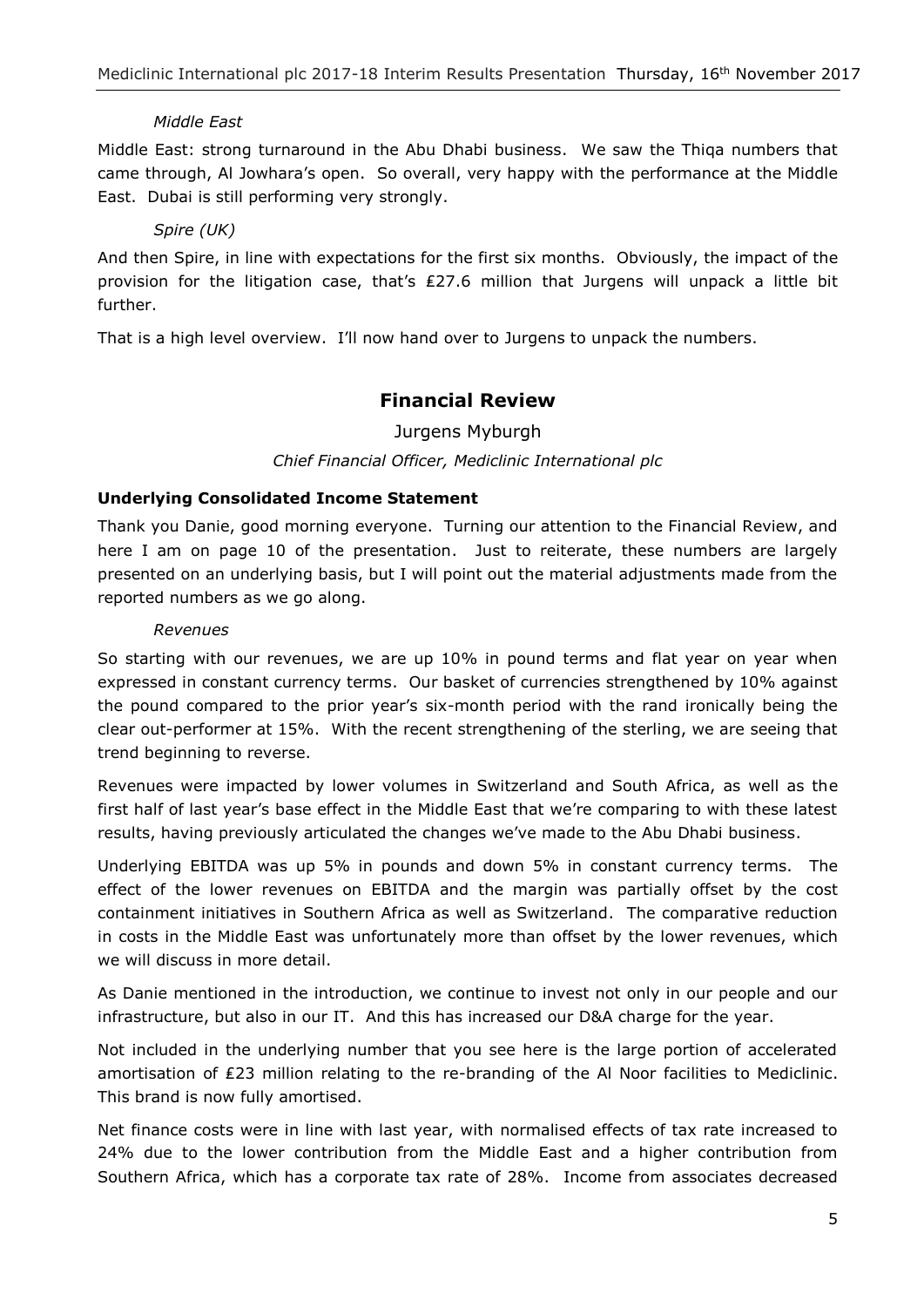significantly due to the lower reported profit from Spire, primarily impacted by a provisioning amount – a provision amounting to ₤27.6 million for the potential cost of a settlement relating to civil litigation. Excluding this provision, our underlying earnings per share would have been ₤0.122. I'll show those in more detail in a minute.

We've maintained our interim dividend at ₤0.032 per share, which is a 28% pay-out ratio to underlying earnings in line with our dividend policy of 25-30%.

# **Group Revenue Analysis**

Over the page on 11, looking at the revenue analysis in more detail, you'll see here the effect that especially the rand's strength had on reported earnings.

# *Hirslanden*

Starting with Switzerland though, the revenues were impacted by low volumes in the first half due to Easter holidays and seasonality. Linde contributed CHF16 million to the revenues in the first half included from  $1<sup>st</sup>$  July. So excluding Linde and in constant currency, revenues were down approximately 2% in Switzerland year on year.

# *Southern Africa*

In Southern Africa, revenues grew 4% in local currency terms, due to the volume declines caused by a continued weak microeconomic environment, Easter and other holidays, and also funding interventions.

# *Middle East*

Middle East revenues were down 5% in constant currency but on a like-for-like basis, excluding the units that we've either sold or closed down, revenue was down 1% in the Middle East.

# **Revenue Bridge**

Over the page on 12, this – the analysis on this page backs out the currency movements, so you can clearly see the operational revenue growth as well the impact of Abu Dhabi on the half-year. The revenue shortfall in Abu Dhabi is due to the disposals mentioned before, as well as business and operational alignment, which includes the basic planned strategy, regulatory changes and increased competition in the region.

# **Underlying EBITDA Analysis**

On page 13, a similar analysis that we had for revenue earlier, this time on EBITDA. And the analysis of the underlying EBITDA shows good operational leverage in Southern Africa, offset by shortfalls in Switzerland and the Middle East. The integration benefits in the Middle East helped to reduce the impact of lower revenues on the margin of the business. Future revenue improvement in this region in the Middle East is expected to have a levered, positive effect on margins.

# **Underlying EPS Bridge**

On page 14, as I mentioned earlier, we've not adjusted our underlying numbers for the provision that Spire raised in respect of settlement costs relating to civil litigation. So from an accounting perspective, we incorporate the Spire reported earnings. We've equity-accounted their reported numbers.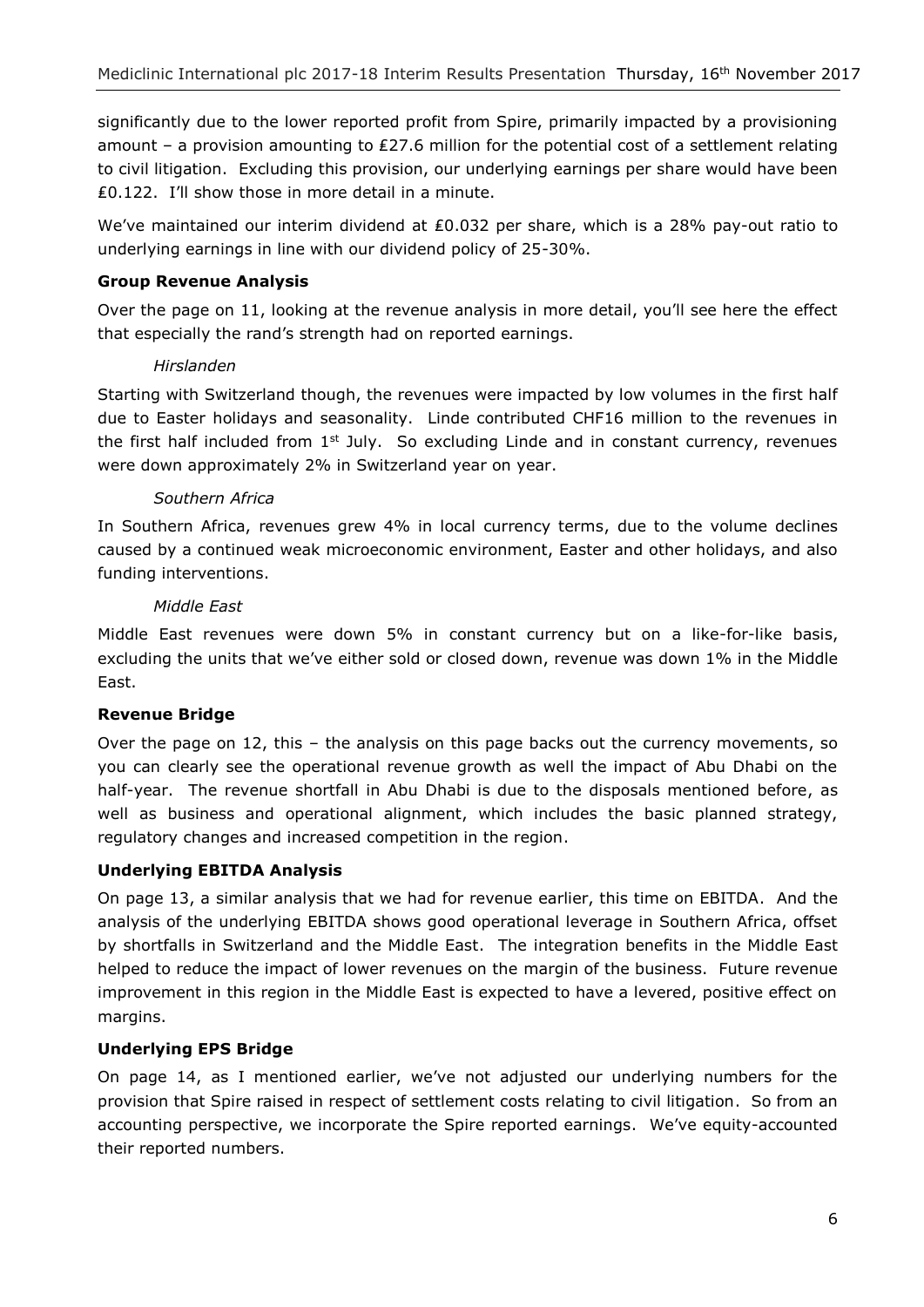However, just to provide an indication of what this would look like if we excluded the provision, you'll see here that the negative contribution from Spire year over year would have reduced by 0.9 of a pence, taking our underlying earnings to ₤0.0122 per share.

# **Group Balance Sheet Summary**

Looking at the balance sheet, firstly the currency effect here goes the other way. The spot rates are all weaker compared to yearend by approximately 5%. The asset base was increased by the Linde acquisition and ongoing investment in infrastructure across all our divisions. On the liability side, we continue to advocate responsible leverage both in terms of the costs and refinancing risk relating there too. We're delighted with the refinance of our Swiss debt extending the repayment by at least six years and reducing the margin by 25 basis points on a like-for-like basis.

As part of the half-year closing, an impairment test was performed on our equity investment in Spire, updated for the guidance announced by Spire in September 2017 and other key assumptions. As a result, an impairment charge of ₤109 million was recorded against the carrying value of our investment in Spire.

# **Group Cash Flow Summary**

On page 16, we continue to have strong cash flow from our operating units and importantly, continue to fund organic and inorganic expansion in our operations through generated or available cash resources or facilities.

# **Group Capital Expenditure**

Looking then at CAPEX, our capital discipline remains a key focus for the Group. Due to lower revenues and operating cash flows in Southern Africa and Switzerland, we've adjusted at least the timing of our capital expenditure.

In the Middle East, the Parkview Hospital in Dubai is on schedule. But due to the timing of capital spend on a couple of other projects, the estimated FY18 spend is lower compared to the original budget we showed you in May.

Overall this year, we're budgeting to spend around 60% of our CAPEX on expansion across the Group. Importantly though, we continue to invest on a returns-oriented basis, also evaluating projects post-completion to measure their outcomes and success.

# **Hirslanden Financial Overview**

Then looking each platform in turn and starting with Switzerland – Hirslanden on page 18: revenues were flat in Swiss francs, incorporating the CHF16 million contribution that I mentioned earlier from Linde in the first half.

Outpatient revenues, in line with the theme of outmigration of care and our Hirslanden 2020 strategy, grew by 6%. Outpatient revenues now represent some 19% of total Hirslanden revenues.

The lower revenues directly impacted margins, offset by cost-saving initiatives that were implemented from June onwards that should help margins in the second half. Cash conversion remains strong. And going forward, we expect modest revenue growth, given already high occupancy rates, stable beds and the impact of two Easter periods in this financial year. The full-year margin will be impacted, as we mentioned, in May by the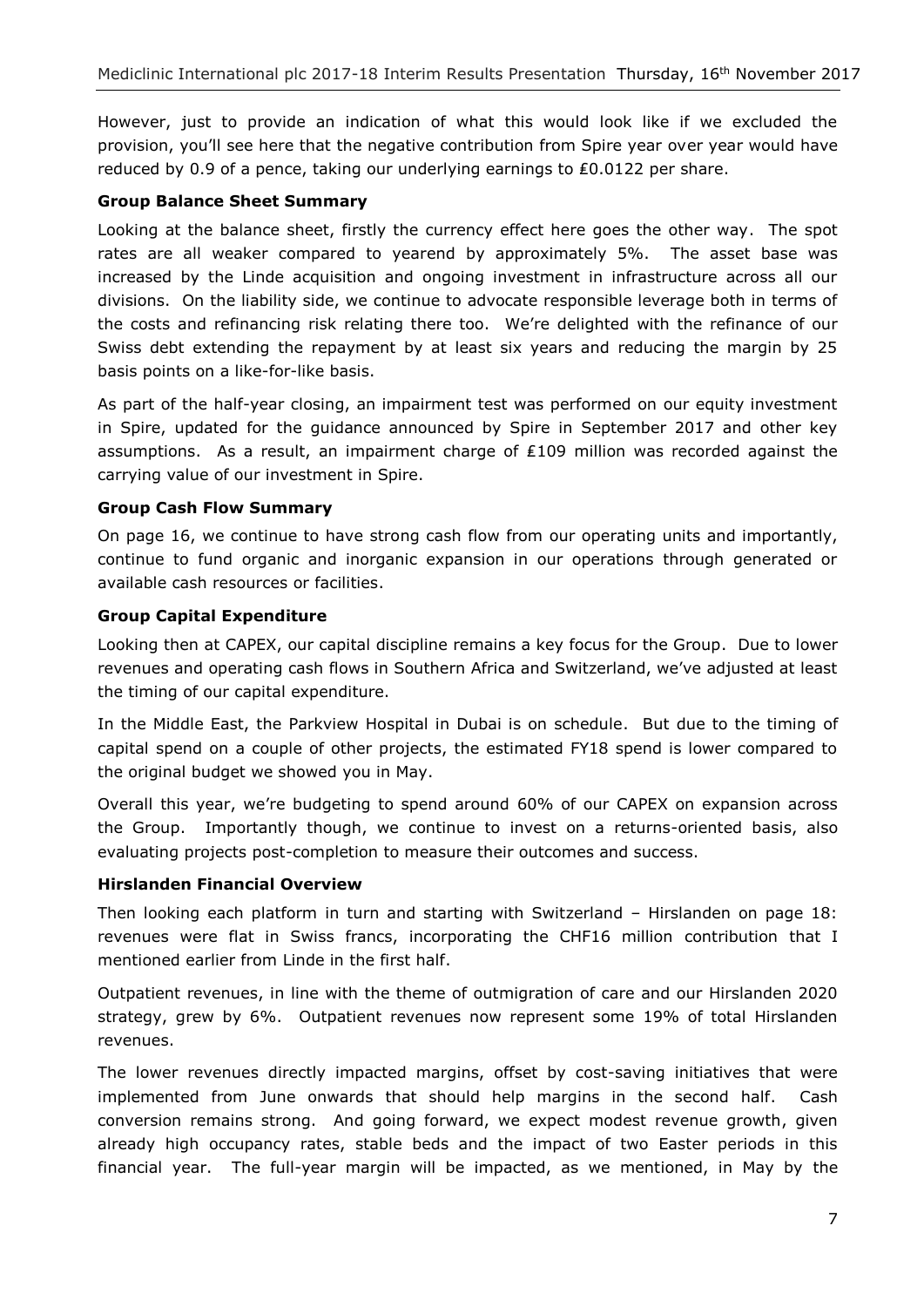TARMED tariff reduction from  $1<sup>st</sup>$  January, outmigration of care, two Easter periods, the costs relating to Hirslanden 2020 and the Linde acquisition, partially offset by ongoing efficiency gains.

And just on TARMED, the TARMED outpatient tariff reductions, based on analysis of a complex proposal, we previously announced an annualised impact on Hirslanden outpatient revenue estimated at CHF30 million. After mitigating actions, including improved utilisation and increased efficiencies, we now expect the annualised impact on underlying EBITDA to be around CHF25 million on an annualised basis. And that will come in from 1<sup>st</sup> January of next year.

# **Southern Africa Financial Overview**

Turning then to Southern Africa, bed days sold declined by 3.3%. The day-case contribution to revenue continued to decline as well as the outmigration of care model evolves. This feeds into our day surgery strategy of which we already have two facilities with another five in the pipeline.

Revenue per bed day was up 7.7% due to inflation and mix change. Cost-saving initiatives that include headcount freezes and improved staff utilisation contributed to an improved EBITDA margin, whilst cash conversion remains strong.

Going forward, we expect revenue growth at around 4% for the full year due to the challenging macroeconomic environment, the competition to our facilities and funding interventions as well as Easter periods, and a broadly stable underlying margin at around 21%.

# **Middle East Financial Overview**

Finally then in the Middle East, Dubai continued to perform strongly with revenues growing by approximately 7% in the half year, reflecting the ramp-up benefit from North Wing, which opened in September 2016. This was offset by a decline in Abu Dhabi against a challenging base in the first half of the last financial year.

Encouragingly, we've seen a significant improvement in Thiqa volumes in the first half, and Danie will show that as well on this financial year compared to the comparative period. And we expect a continued improvement in the quality of revenue going forward through initiatives, including our Basic Plan strategy, which is basically to migrate and reduce our exposure to Basic Plan patients, and also our investment in high acuity inpatient services.

Depreciation and amortisation declined on an underlying basis due to the normal amortisation for the Al Noor brand names that's in the base, whilst depreciation increased due to investment in assets. Cash conversion in the region remained strong.

And going forward, we expect Dubai to continue to perform well, despite the competitive landscape, and a gradual improvement in Abu Dhabi over the next couple of years. This aggregates to a marginal improvement in revenue and underlying EBITDA growth for the full year. In the medium term in this region, we expect an improvement in underlying EBITDA margins over time, offset by ramp-up costs associated with opening new facilities ranging from 100 to 400 basis points in terms of the effect on margin, which now includes the Western Region Hospital as well, with the peak of that effect in FY20.

And with that, I'll hand over to Danie for the Operational Review.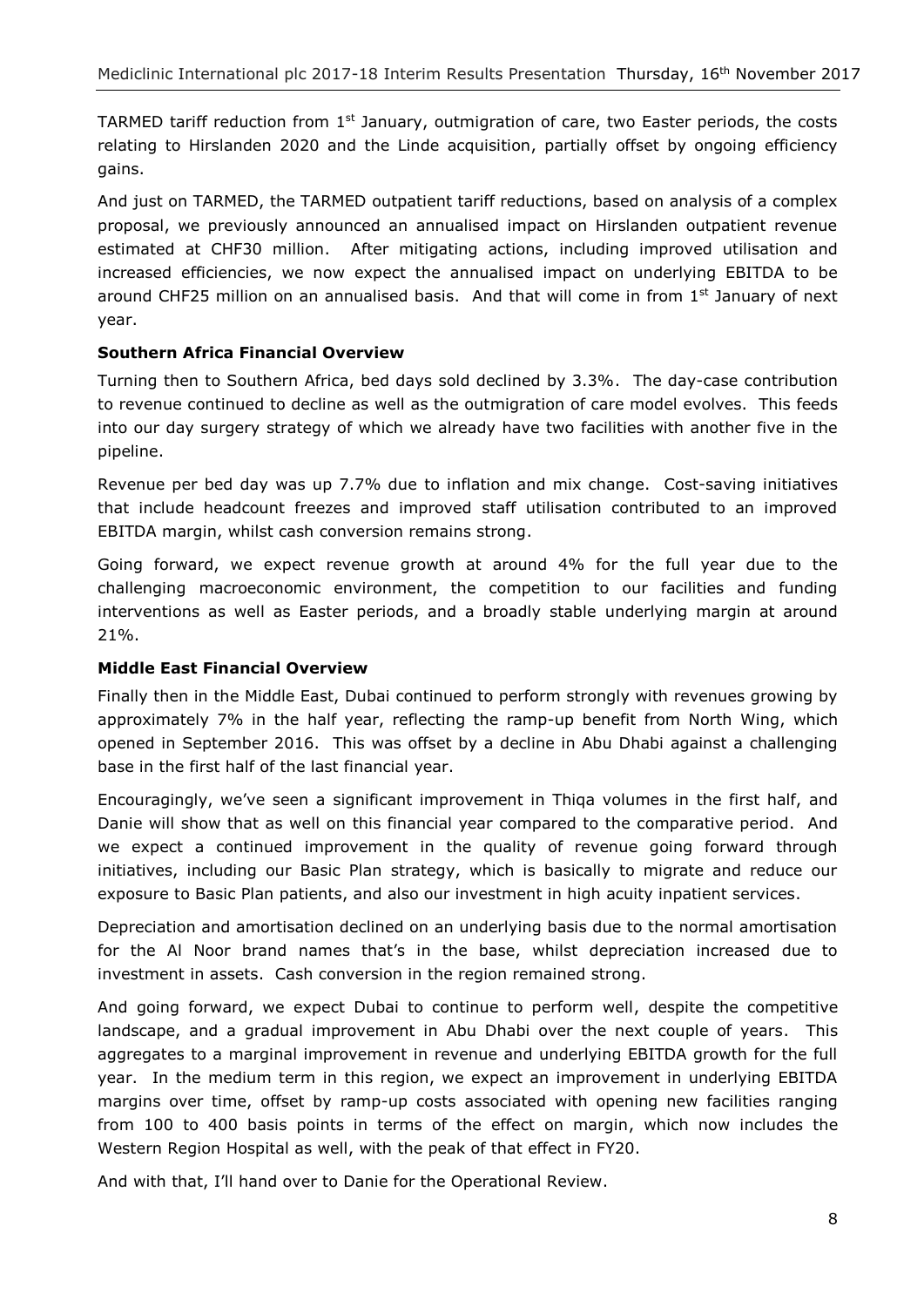# **Operational Review**

Danie Meintjes *Chief Executive Officer, Mediclinic International plc*

# **Operations Hirslanden**

Thank you, Jurgens. I don't want to repeat what was already said. Just at a high level, if we look at each of the operating platforms, starting with Hirslanden. Hirslanden now with 17 hospitals after the acquisition of the Linde Hospital in Biel that we referred to – it makes it the largest private hospital group in Switzerland. But it's a competitive, mature market where we compete directly with the cantonal and the government delivery system. But it's a wealthy, ageing population, and we deliver high-end clinical quality in that region. Cost is obviously a high focus area, so efficiencies - very important for us. We recently took our Chief Operating Officer, Daniel Liedtke, from Switzerland for a two-week, intense study tour in South Africa to transfer some concepts and knowledge from South Africa to him. I'm very excited about it.

We've mentioned the Hirslanden 2010 project consisting of two components. The first one is the outpatient facilities that we started with – you saw good growth in our outpatient activity. But it also includes finding a bespoke, specific solution for the out-migration of the day care cases that Jurgens referred to. It is coming at a lower tariff, and we need to find the most appropriate way of addressing those in each one of – in our hospitals.

We mentioned the lower activity during the summer, and you can see it in the occupation graphs there, TARMED well covered, and then the outmigration that we referred to as well.

# **Operations Southern Africa**

In terms of South Africa, we maintain our leading position. Some of you might be aware of the top 20 hospitals survey done by Discovery. They used Press Ganey as well – one component of that. And we are very proud to have, out of the 20, eight Mediclinic hospitals, despite that fact that we have less hospitals than the two listed competitors. They only had two each in that list whilst we had eight, so I think that is a feather in the cap of the local team.

Difficult macro environment, high unemployment, but despite that, very encouraging to see that the Medical Aid membership, still very stable – about 8.9 million members.

Outmigration of care is a worldwide phenomenon; we acknowledge that. We've made the decision to participate in that. We've opened the two day facilities in South Africa – very happy with the performance. And we are on track with the rolling out of five further such day clinics.

The regulatory changes, Health Market Inquiry and the NHM – the National Health Insurance: no new news; it's still ongoing. We don't factor anything in coming out of those that'll impact on our business in the immediate future, but we participate a lot of management time, a lot of money's spent on it. And you can be assured that we're on top of that but it's dragging on, unfortunately.

Again, intervention<sup>[?]</sup>, lower activity but we maintained margin – Jurgens referred to that – a quick reaction from our management in South Africa freezing some positions. I've mentioned to some people outside South Africa, we have the ability to do it maybe quicker than other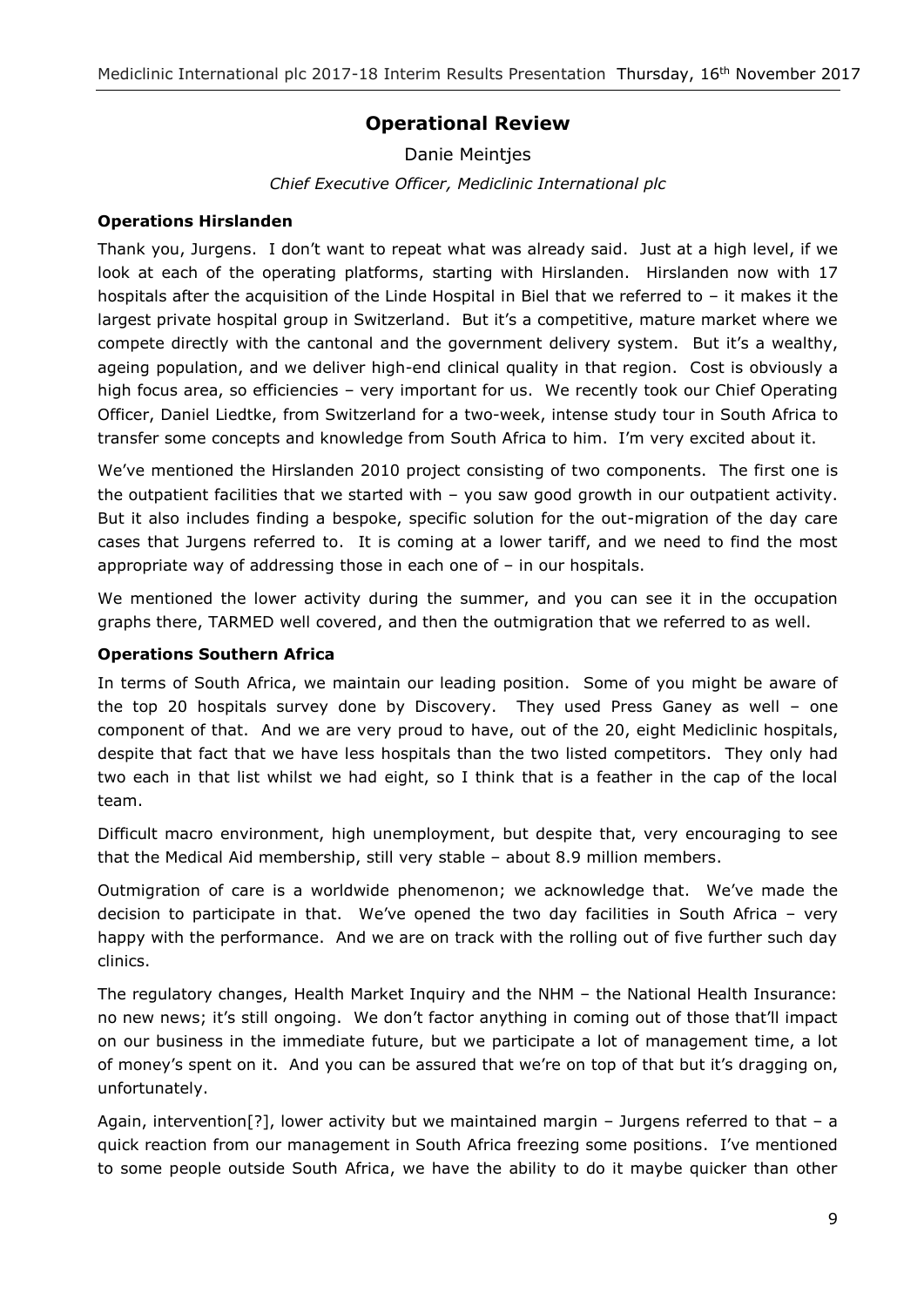areas because we have a high component of a nursing agency that we own in-house. It's easier to match your underlying activity with your nurse levels at the hospital level.

# **Operations Middle East**

The Middle East: well positioned to participate in the growth; we're quite excited about the possibilities there. You know that we have done a lot of work over the last six months in terms of rebranding, re-basing the business, bringing a lot of new doctors in. I'm very confident, and I'm very happy to report that those measures are paying dividends now. We see a comeback.

The Thiqa patients, if you look at those graphs at the bottom right there: a big uptake in our Thiqa patients, more than 40%. The Al Jowhara Hospital that is rebranded under Mediclinics as Mediclinic Al Jowhara: ahead of budget doing extremely well. 60% of the activity in that hospital are Thiqa patients, confirming that there's a support for the brand and well supported by the locals.

I've mentioned about the investment in technology, so the rebranding and the new Electronic Medical Record, we've started with a rollout. It will be a multi-year project, but we will see great benefits from it not only from a quality point of view, but also from a cost point of view and a patient experience. It will basically mean that any patient entering the Mediclinic service at any point, clinic or hospital, will have access to all the clinical records available to all the doctors. And we're looking forward to that.

The new Parkview Hospital in the southern side of Dubai: ahead-of-project plan. And although it is only one hospital, if you look at the current capacity in that region, once completed, it will add a 25% capacity to our hospital inpatient beds. Obviously, as Jurgens referred to it, there will a start-up cost impacting on it. And as I mentioned earlier on: the realignment behind us now, the team all together under one management team, the Gallup survey very positive, and I think we are very well positioned going forward in the Middle East.

# **Summary and Outlook**

In conclusion, the long-term demand for quality healthcare services is growing. It's robust, it's underpinned by the ageing population, growing disease burden and technological innovation. And we believe we are well positioned to benefit from that. We will keep the strategy on 'Patients First.' Affordability of healthcare is the biggest strength for the industry, and for that reason we will stay and remain focused on all areas where we can improve efficiencies. And then positive to report that the current trading in the second half of this year across all three of our operating divisions, in line with expectations. And for that reason, our guidance remains unchanged.

That concludes the presentation. We will start with the Q&A taking it from the floor here, and then we will hand over to the operator for those on the lines. Questions, comments, remarks.

# **Q&A**

**Speaker:** Morning, guys. How should we think about the shifting mix towards, say, away from basic? Are you actively winding down the basic exposure? So on net, you know, that decline will eat into overall growth in the UAE or in Abu Dhabi. Or is that business going to stay stable and wind down naturally because you are growing the rest of it?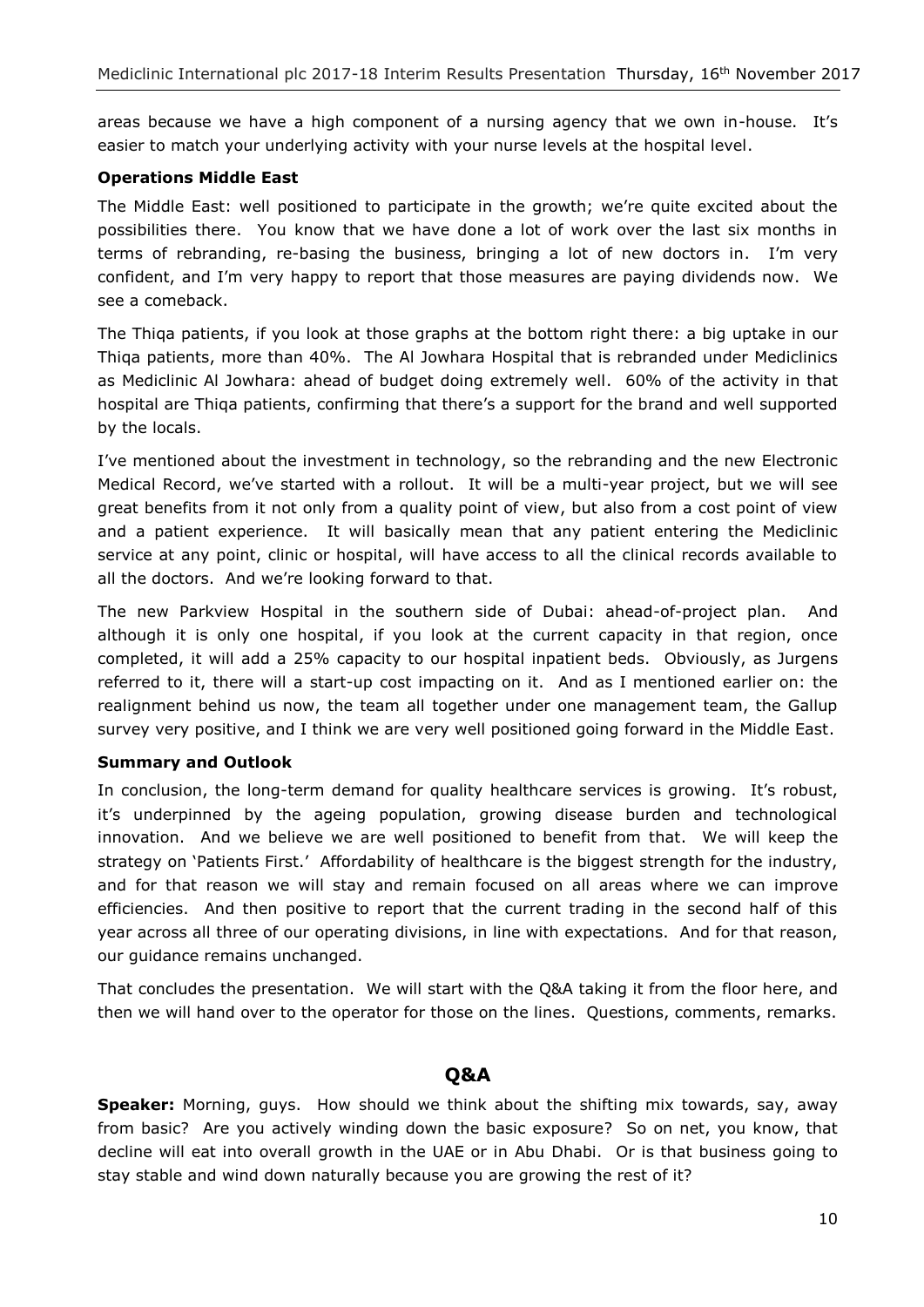**Danie Meintjes:** It's a combination. First of all in our, let's say, higher quality facilities like the Airport Road, we deliberately moved all the basic patients out of the main building in a separate building so we still see them. If you look at the Al Ain region, the mix is different there so we can't just wish them away. So there will be a gradual move. But from an operational, practical point of view, if a doctor is busy and in high demand, we would deliberately work to fill his day with the enhanced and the Thiqa patients instead of the basic patients. Because those tariffs are really low, and that is not the core of our business. So we don't just shut the door; it will be a gradual move. And it will differ between hospitals and facilities.

**Speaker:** Okay, thank you. And then Jurgens, could you clarify the guidance around 100 to 400 basis points margin pressure over time from the greenfields, just how we should think about that stagger?

**Jurgens Myburgh:** Yes. As I said, the 100 to 400, the 400 is in FY20. That's the peak of the ramp-up costs. So just to take a step back, if I may, I remind you that in the Middle East, we also employ the doctors, so the ramp-up cost in respect of a hospital is significantly higher than you would – in other territories. And so as a result of that, the impact on our margins, because of the higher cost base, is much higher.

So the peak is in FY20. It ramps up to there and then – you know, so when I said the range is between 100 to 400, it starts at the 100 and peaks at the 400, and then tapers down.

**Speaker:** So do you know when we expect that to start?

**Jurgens Myburgh:** It starts as from next year. I mean there's already – we're already spending money on Parkview, but the ramp up will start next year.

**Danie Meintjes:** We already appointed the hospital director for that hospital. It will be an internal transfer so his cost will start to be allocated to that project to start with all the operational alignment, recruitment, etc. We do not intend to open that hospital at full capacity. Unfortunately, due to the layout of the land, we had to build the full infrastructure. But we will not equip the full hospital for the full capacity; we will do that as we progress. And key planning will be what clinical disciplines will we have? And it will be not be the high end like neurosurgery, cardiac surgery; it will be still at the City Hospital. It will be more the supplementary services. And where we can, we will try to move busy doctors to have some momentum in the hospital from day one from our existing facilities.

**Jurgens Myburgh:** We'll break that out for you in future years so you can see the steady state and then the impact of ramp-up.

**Danie Meintjes:** Comments, questions further on the floor? Otherwise, can we ask the operator, do we have any questions coming over the lines? You can just state your name.

**Operator:** Yes, actually I have a question. It's from Hans Boström. Please go ahead.

**Danie Meintjes:** Good day.

**Hans Boström (Credit Suisse):** Good morning, gentlemen. I'm following up on the question on UAE. Could you give us a sense of how this fits in with the general trend on margin improvement? Obviously, you gave a very specific guidance related to the pressure from capacity increases. But we have got the sense that margins will improve healthily in the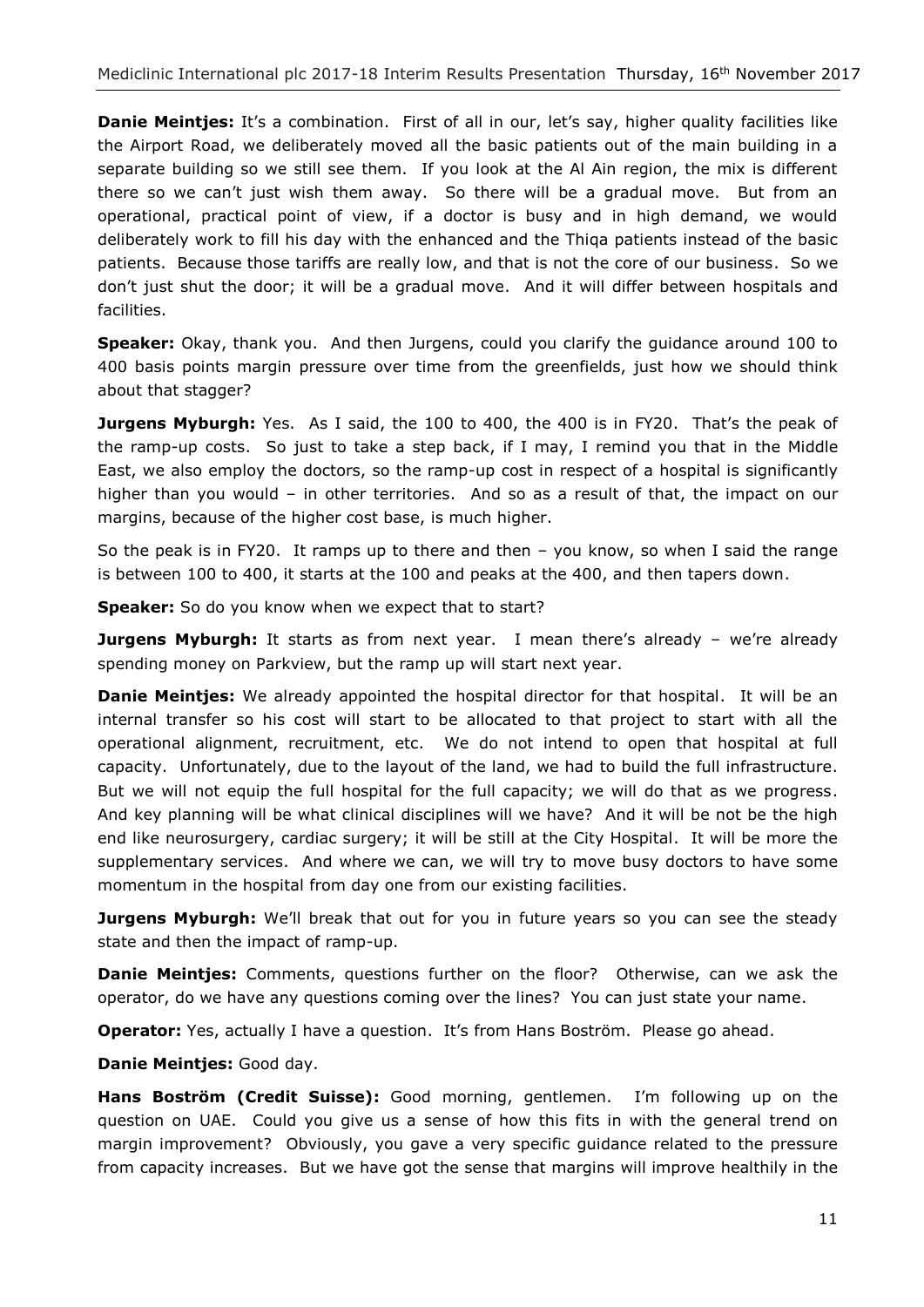second half of the year, and one imagines that's a momentum that will continue into FY19. If you wouldn't mind giving some form of sense of how the margin in 2020 would compare with your previous guidance of 20% EBITDA margin, which was given at the time of the Al Noor acquisition.

And secondly, could you also give us an update of the phasing of the capacity expansion in the UAE in terms of maybe bed numbers over the next two to three years? That would be helpful.

And my final question relates to your refinancing in Swiss francs. Could you just remind us what are the debt covenants overall on this debt or indeed any other debt - but I presume this is the main part of the debt for the Group – particularly in the context of your preliminary offer, of course, by a healthcare group? Thank you.

**Danie Meintjes:** Thank you, Hans. The line wasn't that clear. Can we start with your last question, the refinancing detail?

**Jurgens Myburgh:** Okay, I'll do that. So, Hans, as you know, I think we've stated numerous times before that our debt in each of our platforms are platform-specific. So, and it's ringfenced to that particular platform with no cross guarantees, no cross defaults. So each platform has its own debt in its own currency, the same currency as the underlying operating cash flows, which is very important for us that we don't take that ethics risk.

The second point is each of them have their own covenants, and these covenants, they roll off the tongue quite quickly, you know, the debt to EBITDA. But it takes pages and pages to define these things. So we don't break out the covenants in here, other than to say that we believe – someone's trying to pass me, there's a hooter in the background. We have sufficient headroom to our existing covenants. And this goes back to the point of responsible leverage, managing the costs of that debt as well as managing the refinance risk of it.

So, the refinance in Switzerland, as I mentioned, we're delighted with. It's reduced the margin by 25 basis points. And it's pushed out the debt by six years at least and also increased the total debt available, and all of that within a comfortable headroom of our covenants.

**Danie Meintjes:** Does that cover the refinance?

Hans Boström: Could I follow up from - sorry, could I follow from that? Does this mean that you have to refinance – sorry, that you have to finance any debt[?] [inaudible] offcare[?] balance sheet? Is that how the whole basis for the offer would be funded?

**Jurgens Myburgh:** Hans, I'm not going to comment on that. It's - that's - the refinance we started – as you know these things take time – we started months and months ago. And I wouldn't necessarily relate it to you.

**Danie Meintjes:** If we can go to the capacity, Hans. Was your question more specific capacity growth in the Middle East?

**Hans Boström:** Yes, because that's obviously where capacity is moving the fastest.

**Danie Meintjes:** Yeah. I think the key capacity on the second last page of the annex is the new hospital that'll open the fourth quarter of 2019, 188 beds. And we break it down there in terms of the beds. As I've mentioned, it will not be opened in full capacity from day one;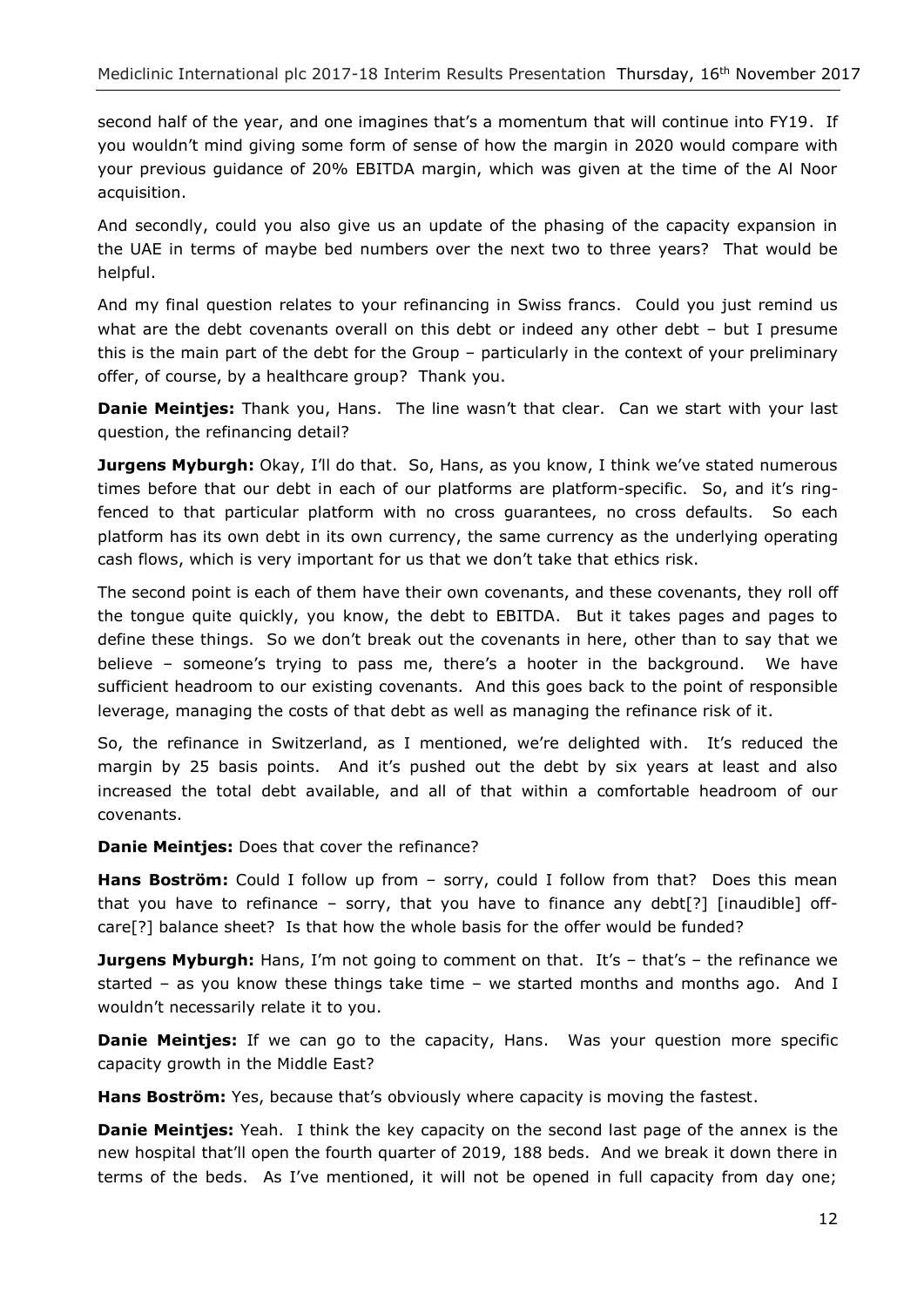there will be a phased approach. And depending on the growth, we will open the rest of the hospital.

The other capacity that we are busy creating is the  $-$  let's call it the North Wing of the Abu Dhabi – of the Airport Road Hospital, which will replicate what we've done at the North Wing of City Hospital but excluding day surgery and the related services. It'll be a dedicated, comprehensive cancer unit. There's a huge demand for it. They already do chemotherapy. But the other related treatments for cancer – which is a growing disease burden in the Middle East – that is what we will repeat there, or replicate there. The opening date of that, I haven't got it in my mind now, it is about a year and a half.

**Jurgens Myburgh:** The Parkview?

**Danie Meintjes:** No, no. North Wing's – Airport Road.

**Jurgens Myburgh:** Airport Road, no, it's not scheduled yet.

**Danie Meintjes:** Yeah, I haven't got a hard date for you, but also Q4 FY19. We also approved a very small hospital in the Western Region. It is the oil area – a lot of locals and people working on the oil fields. We do have two very small outpatient facilities there, not in a good state. And the idea is to build – it'll be the owner, the sponsor who will build it and the owner, we will just rent it  $-$  to build a small hospital, collapse the two clinics into this hospital with minor procedures to be done there; the rest to be referred to Abu Dhabi. That is also approved, and they will start with that soon. That is the key developments there; nothing further to add.

**Jurgens Myburgh:** On the Middle East margin, Hans, you know, what we had guided previously was a gradual improvement in margins in the region. And what I said this morning is there's an improvement margins offset by the development costs. So, the Dubai margins continue to do really well. The initiatives that we're implementing in Abu Dhabi to improve the quality of revenue is expected to improve the margin as well. But we're still guiding towards the gradual improvement in our margins because of the ramp-up associated with the new builds that Danie just detailed.

**Danie Meintjes:** Can I just highlight, we really took a lot of cost out of that business. We referred to you earlier on about 800, 900 people that we took out of the business, and the cost base of that business reduced significantly. So if we get the revenue, I don't foresee any major obstacle of cost base. So the margin will benefit from them.

Further questions on the lines?

**Operator:** Our next question is from [inaudible].

**Speaker:** Hi gents, how's it going? Just two questions, please. Just on Switzerland, I just want to confirm, Jurgens, did you say ex-Linde, the Swiss revenue was down 2%, if I heard correctly?

And then just on Dubai – I know you don't disclose it, but do we assume the Dubai margin is still sort of very much intact in terms of what Mediclinic used to do there, when it used to disclose it, obviously, as just that business? Is it still around the 20% level?

**Jurgens Myburgh:** We don't break out the – by margin. And for a particular reason, that the operation is now truly integrated, you know, with head office costs and all the rest of it.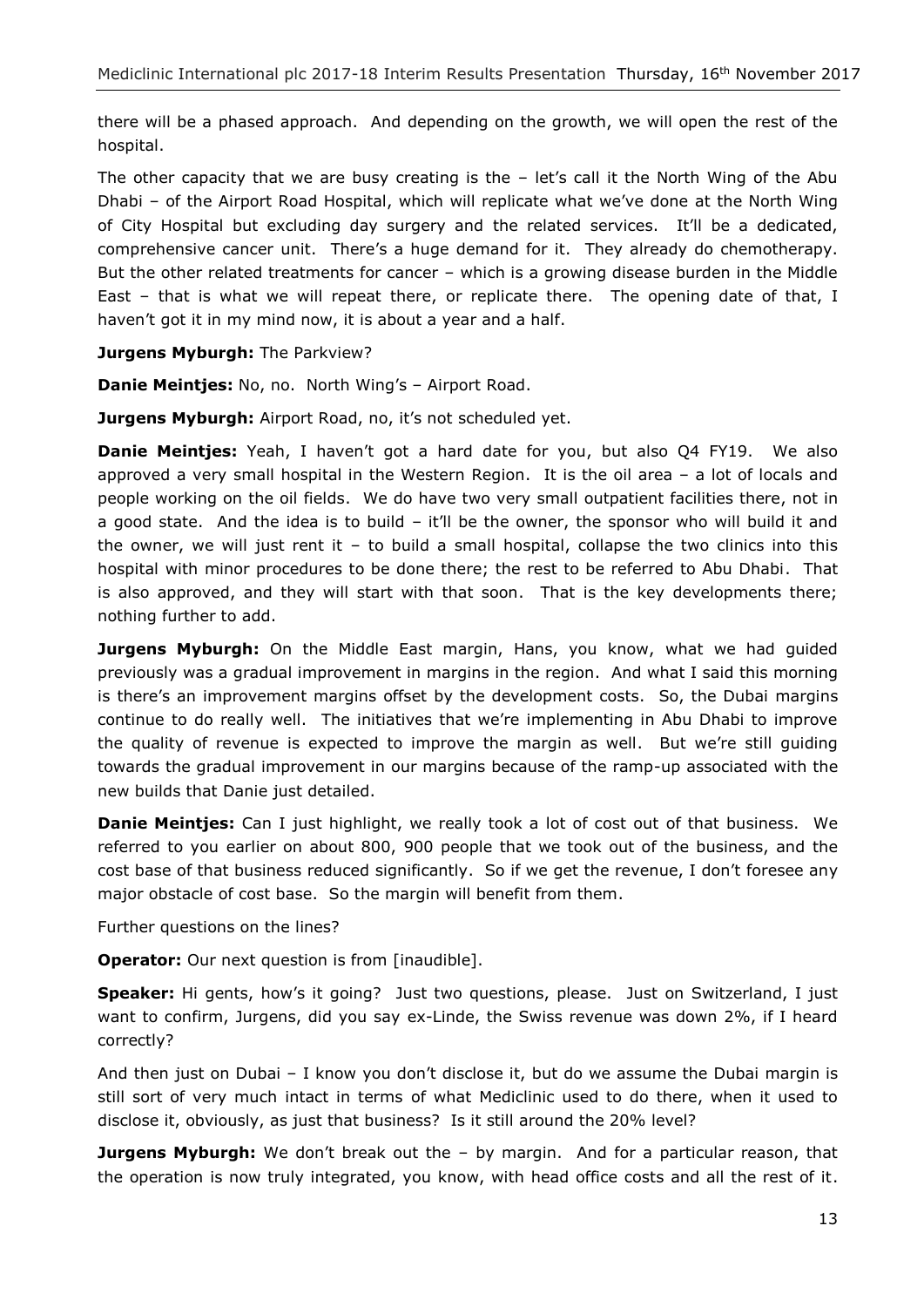So I truly cannot – you know, I can tell you what the individual clusters are doing, and they are maintaining their margins. But we don't break out Dubai anymore, we don't report on it in that way. We report on it by cluster within the region, and then by region in its totality.

Your point on Switzerland, yes, that's correct. So Linde contributed CHF16 million to the first half. And so if you are to exclude that, that means revenue's down just under 2% for the first six months, which is in line with what you see in the volumes as well.

**Speaker:** Yeah. So I mean, given that, I mean, how do you think we should be actually thinking about sort of organic growth nowadays in Switzerland, you know? And what sort of CAPEX do you think you need to sustain that level? I mean, is a 3% revenue growth that you've been doing for quite some time, is that realistic going forward?

**Jurgens Myburgh:** It's a fair question. I mean, in our quidance, we still talk about modest revenue growth. If you do the numbers, you'd say – you'd see that's a big 'ask' in the second half, which is exactly what we're targeting. And so yeah, the first half - April was a poor month and so was June. April had Easter in it, and the rest of the months were not just good enough to be able to catch up to that. We don't think – in fact, we're reasonably convinced that we haven't lost market share in that region. And so that's why we're maintaining where we are for the full year.

**Speaker:** Okay, thank you gents.

**Danie Meintjes:** Thank you. Next question.

**Operator:** The next question is from [inaudible]. Please go ahead.

**Speaker:** Good morning, Jurgens. Just a couple of questions, I'll start off with South Africa. Maybe if you could just comment on PPD growth post the H1 results? And then I know sort relative to Netcare and Life, Mediclinic's been less pronounced in terms of active case management, if you could comment on that. And then, I'll move on to other regions.

**Danie Meintjes:** Okay. In terms of patient growth, I think we gave you the numbers there; it was down slightly. Going forward, difficult to predict, but there's no reason that we believe there's any extraordinary impact. If we compare to Life and Netcare, they gave some update that they are seeing slight uptake in the second half. We do not create any additional capacity in the next six months, so you can't expect new capacity coming on. Jurgens, anything else to add?

**Jurgens Myburgh:** No, we've said that, you know, we're seeing current trading in line with expectations, but we don't report on exactly what the volumes are doing now.

**Speaker:** Okay, great. And the interest in terms of Switzerland, obviously, it's positive guidance that the impact of [inaudible] has been reduced to CHF25 million versus the CHF30 million. Is there more scope for that?

And then the second question on Hirslanden, in terms of the 2020 plan, can you give any sort of impact or guidance on what you think that'll flow through onto the margin?

**Danie Meintjes:** Yeah, I'm going to disappoint you not to give you a hard number for 2020. What I can say is there is an additional cost for 2020 whilst you roll out because you must understand that we replicate some of the work done at a hospital level at the central level first. Then you will take away, but the net effect is positive. The first rollout of the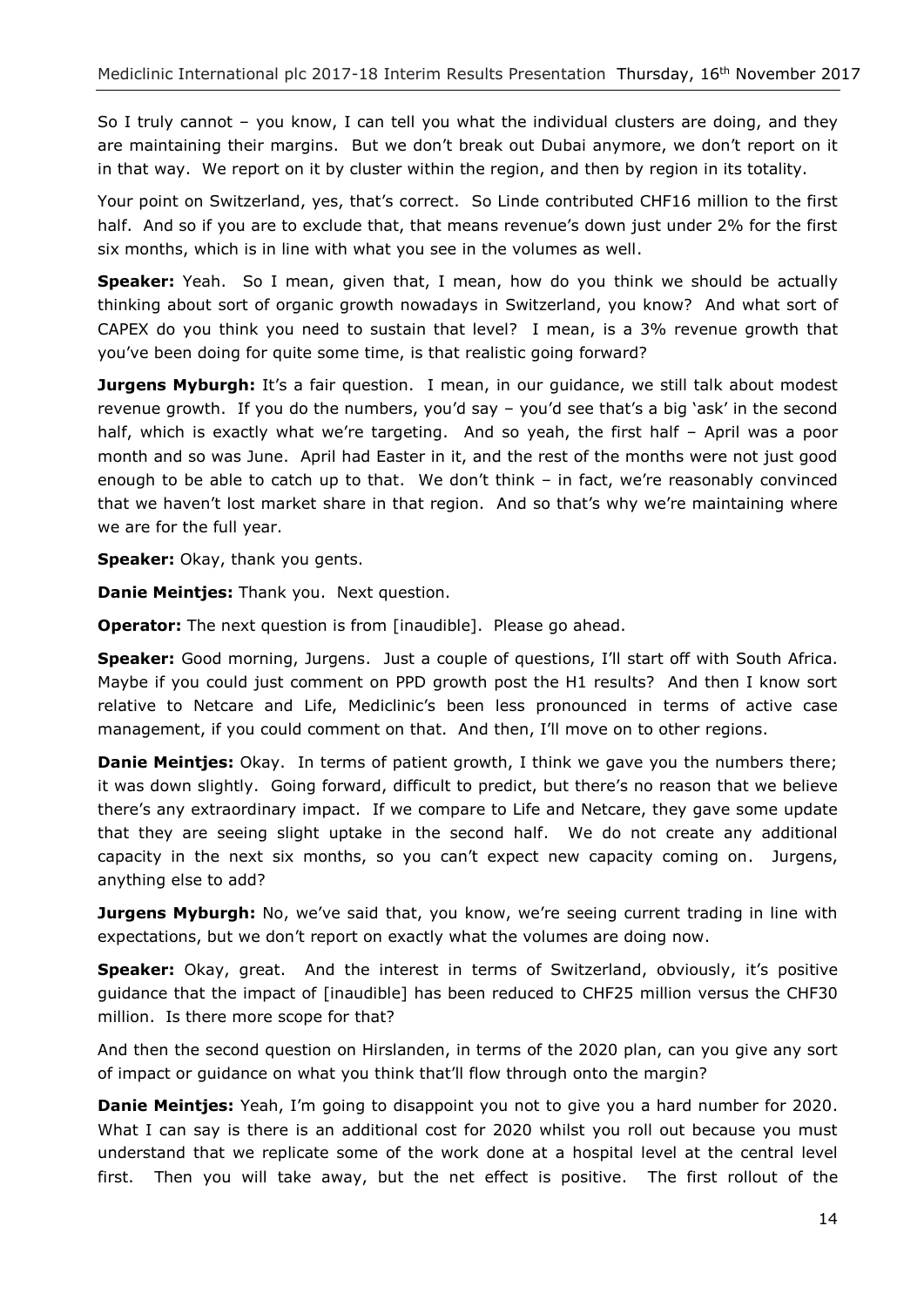standardised SAP system will start in April next year. They're busy testing all the links and the connectivity and reconciliations etc. So that's starting out, and it's on time. It'll start in April and then rolled out until 2020 – that is the name '2020' – and we will see a net positive of that.

But over and above that, we will have a much better, richer database of data to manage the business better, because you will have inter-hospital comparisons possible. We will get data from a central point, as we do currently for South Africa and the Middle East, to utilise our central warehouse and analytical capacity in Stellenbosch to really assist management in terms of managing the business better and do comparisons. So that'll be the end result of that. And the net cost of running and maintaining your IT systems will be lower.

**Jurgens Myburgh:** On TARMED, [inaudible], obviously, we work as hard as we can to reduce that impact. And we have updated – there's no further update to that at the moment. We would continue to look, annualise and do whatever we can, but the number where we are is our best estimate at the moment.

**Speaker:** Okay, great. And then just turning to the Middle East – [inaudible] – but it's quite nice to see that there's disclosure again for inpatients and outpatients for the Middle East business. Are you able to share the FY17 numbers because you obviously just closed the H1?

And then just secondly, are you able to  $-$  I know the answer is probably 'no'  $-$  but are you able to give a contribution of EBITDA on Dubai versus Abu Dhabi in the H1 numbers?

**Jurgens Myburgh:** Your answer to your second question is correct. It goes back to my earlier point that it really is an integrated business, and so we're not able even to break that out. If I can get back to you on the in- and outpatients, I mean, if the data's available I'm happy to share it with you.

**Speaker:** Okay. Then maybe just asking that question in another way in terms of the Dubai business, I mean, if you look at the business historically, has the pricing environment got materially worse? Has volume sort of – your growth outlook for the business changed much? And the last question, has cost inflation been much different than it has been in previous years?

**Danie Meintjes:** In terms of Dubai, I can comfortably say that price pressure is not different now than what it was before. The business created capacity with the North Wing. We've told you that we lost some doctors from Welcare Hospital to the City Hospital when we combined the cancer unit, and they're busy filling that up. But the hospital – the business grew, and cost is well under control. And as Jurgens said earlier per operational unit, no impact on margin negatively to whatever reason.

But you should not underestimate the complexity where we have two businesses that had two corporate offices, two IT systems, two senior management teams allocated to the income of separate businesses. Now we have a combined central cost running that whole business, and we don't split that out pro rata, per business unit or revenue. So we just cannot give you that EBITDA or margin difference between the two with a central cost. We can exclude it per unit but not on a combined basis.

**Speaker:** Yeah, great. And then – the line's been pretty bad, so excuse me if this was on earlier.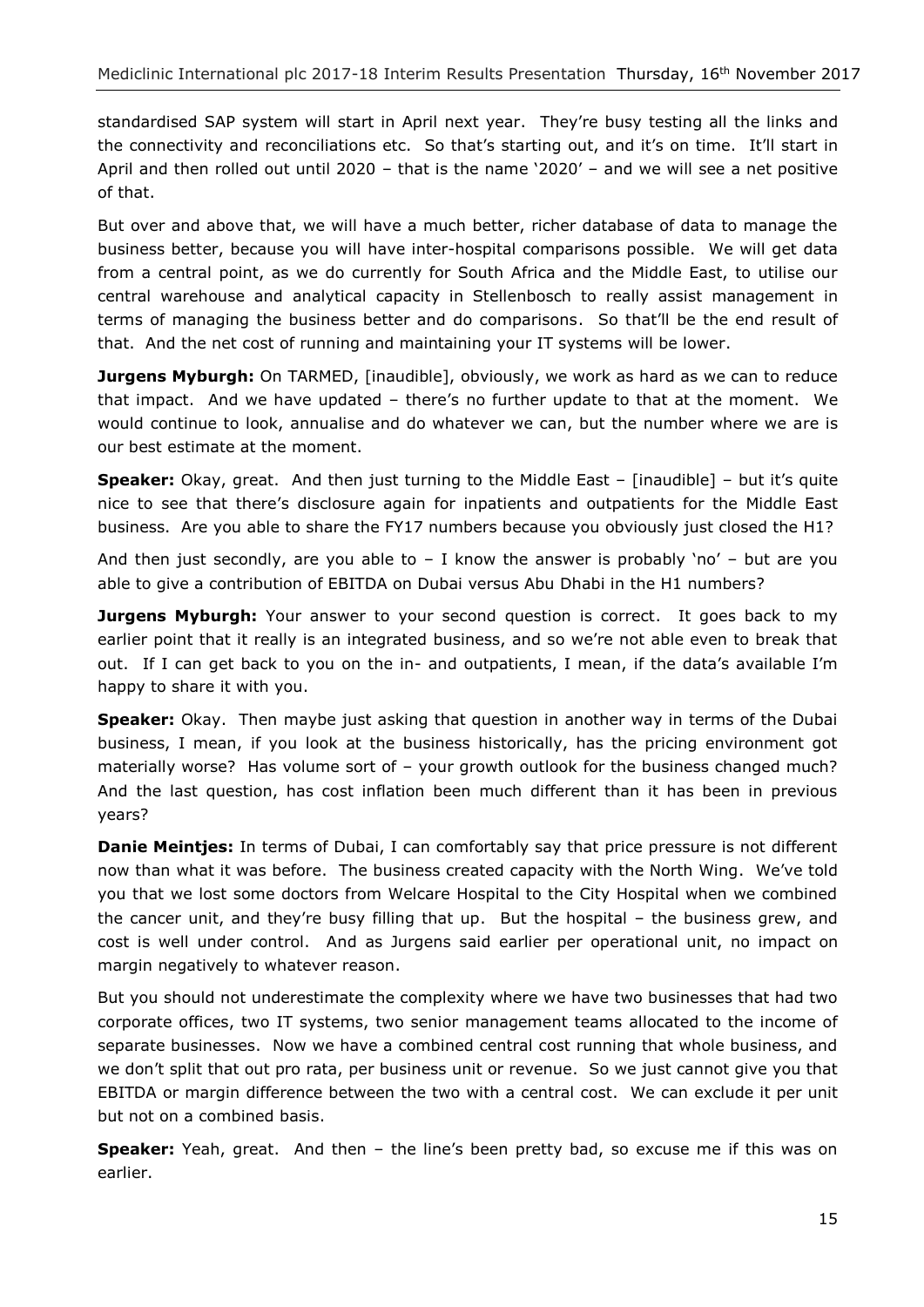# **Danie Meintjes:** Sure.

**Speaker:** Just in terms of the cost-saving programmes and productivity initiatives that are likely to boost or support margins in SA and Hirslanden H2, could you comment a little bit more about that?

**Danie Meintjes:** In SA, I think we break it out by saying that it is mainly a focus on staff utilisation at an operational level. You might be aware that we invested in a proper time and attendance system, integrated nurse planning system in South Africa. We predetermined the activity levels that'll be needed per acuity level in advance to have a much better, proper match for your underlying demand with your nursing staff. That is well embedded, very good control over leave management, and those contribute. But over and above that, also a step or a close-down or a freeze on any positions growing at the corporate that is not really necessary at that stage. So that was mainly the focus.

And in Switzerland, a similar focus – if we are criticised, maybe they started a little bit late. For that reason, we brought Daniel Liedtke over to South Africa to work with Wimpie and the team there as well. We also brought Tarek from the Middle East there as a matter of fact. So it is mainly on the staff cost.

The procurement development in the Swiss region is making very good progress. The parallel imports from Germany, our central activity to really create a culture of getting the best price irrespective is starting to pay dividends.

**Speaker:** Okay great, thanks very much.

**Operator:** Our next question is from Mark Hammond<sup>[2]</sup>. Please go ahead.

#### **Speaker:** Who's that?

**Mark Hammond:** Good morning, gents. Two questions on Switzerland first. First, if you can give us an idea about the patient mix. [Inaudible], it was 45% were basic. Has it moved more towards the basic segment?

The second question is on CAPEX in Switzerland. Given the, let's say, the subdued revenue growth, what kind of CAPEX can we expect in Switzerland?

And then moving on to the UAE, can you give us an update on the refurbishment of Khalifa Street Hospital. We haven't talked about it at all. And I saw that the disposal of outpatient clinics continued in H1 2018; we went from 22 toward the end of last year to 15. Is there a target, outpatient clinics, to reach? And why removing completely this strategy of [inaudible] model that you also have in Dubai, especially that Abu Dhabi is a multi-city emirate?

**Danie Meintjes:** Okay, I'll start with the disposal. When we acquired the business, they had quite a number of really low-end, 'focussed on the basic-insured' clinics in more industrial areas, plus some other areas that does not support our strategic business plan. We disposed of those. So we are not doing away with anything comparable in terms of proper outpatient facilities feeding into the hospitals. At the moment, Jurgens, only two more to be disposed.

# **Jurgens Myburgh:** Three.

**Danie Meintjes:** Three. Three more that we are going to close or sell, then we're at the end of that. So, we're finalising on that. And it is not changing any of our tactics or our strategy. So it's those that are really not supporting our key business.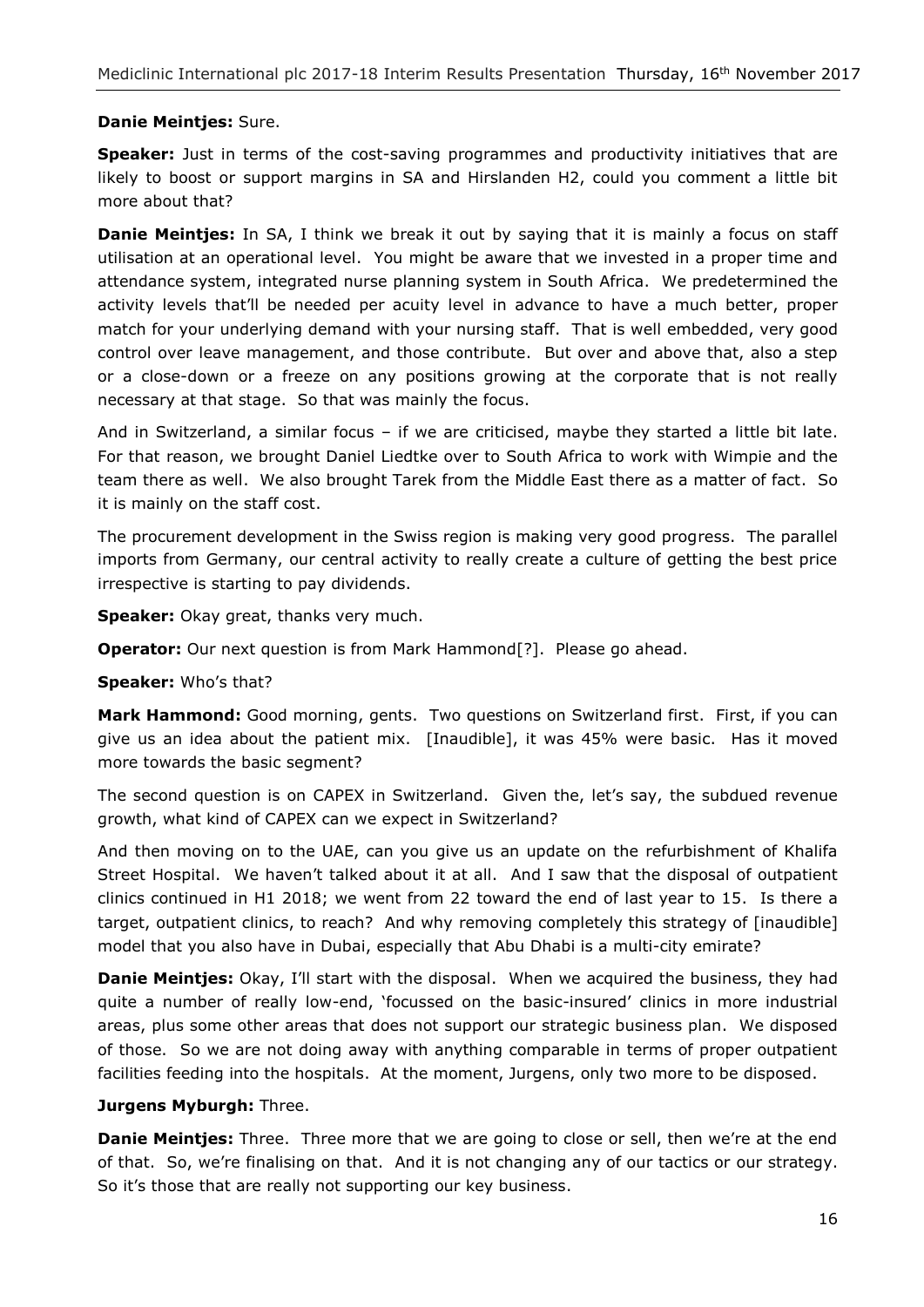In terms of the refurbishment of Khalifa Street, they are busy. I'm not sure whether the contractors are on board, but they've finalised the plans; they had to get approval. There is civil defence, and the fire departments need to approve as soon as you change in a building. That is going on, but the plan's approved, the capital allocated to tackle the first and the mezzanine floor of the Khalifa Street Hospital, so that is as planned. I can't give you an exact date when they will start, but they're busy with the preparation work.

**Mark Hammond:** On that – sorry – just on that point, how much capital do you think you're going to allocate for the Khalifa Street Hospital? And once they start, what's the timeline it's going to take in your opinion?

**Danie Meintjes:** The capital I haven't got here. There was an amount –

**Jurgens Myburgh:** I haven't worked that out.

**Danie Meintjes:** Have you got it there, James?

**James[?]:** No.

**Danie Meintjes:** We can come back to you. It's not a major amount; it's more refurbishing, just do a layout change, change the area that was the restaurant, the connection to the front area, the new door etc. It's not a big amount, but we can give you the amount.

And the timeline will be, I presume  $-1$  haven't got it in front of me  $-$  will be around about 12 to 18 months max.

**Jurgens Myburgh:** Correct, yes.

**Operator:** Our next question is from –

**Jurgens Myburgh:** I don't think we answered the Swiss question.

**Danie Meintjes:** There was a Swiss question in terms of …?

**Jurgens Myburgh:** Two questions there: the first one was on insurance mix, and my comment there is we are acutely aware of the insurance mix change. And the team are obviously working on that. We do anticipate and typically would see a higher insured mix, you know, in the second half of the financial year.

On CAPEX, you would see on page 17 of the presentation, on a constant currency basis, i.e. like-for-like, the Swiss CAPEX is down about 12% year over year. You know, so we have dialled that back.

**Danie Meintjes:** Next question? James, how are we doing for time? Any further questions?

**Operator:** Our next question is from James Vane-Tempest.

**James Vane-Tempest (Jefferies International):** Yes, hi. It's James Vane-Tempest from Jefferies. Thanks for taking for questions. I just have two, if I can please. Firstly on Dubai, you mention in the release, 'DRG coming July 2018.' Just wondering how you expect this to impact pricing and your Dubai business? Because my understanding is with utilisation already quite high, it could be challenging to mitigate any pricing pressure, if that comes.

And then secondly related to TARMED, you talk about new proposals from  $1<sup>st</sup>$  January 2019, how some inpatient procedures may be classified as outpatients. Although the details may be uncertain, is this included in the CHF25 million impact, or could there be a potential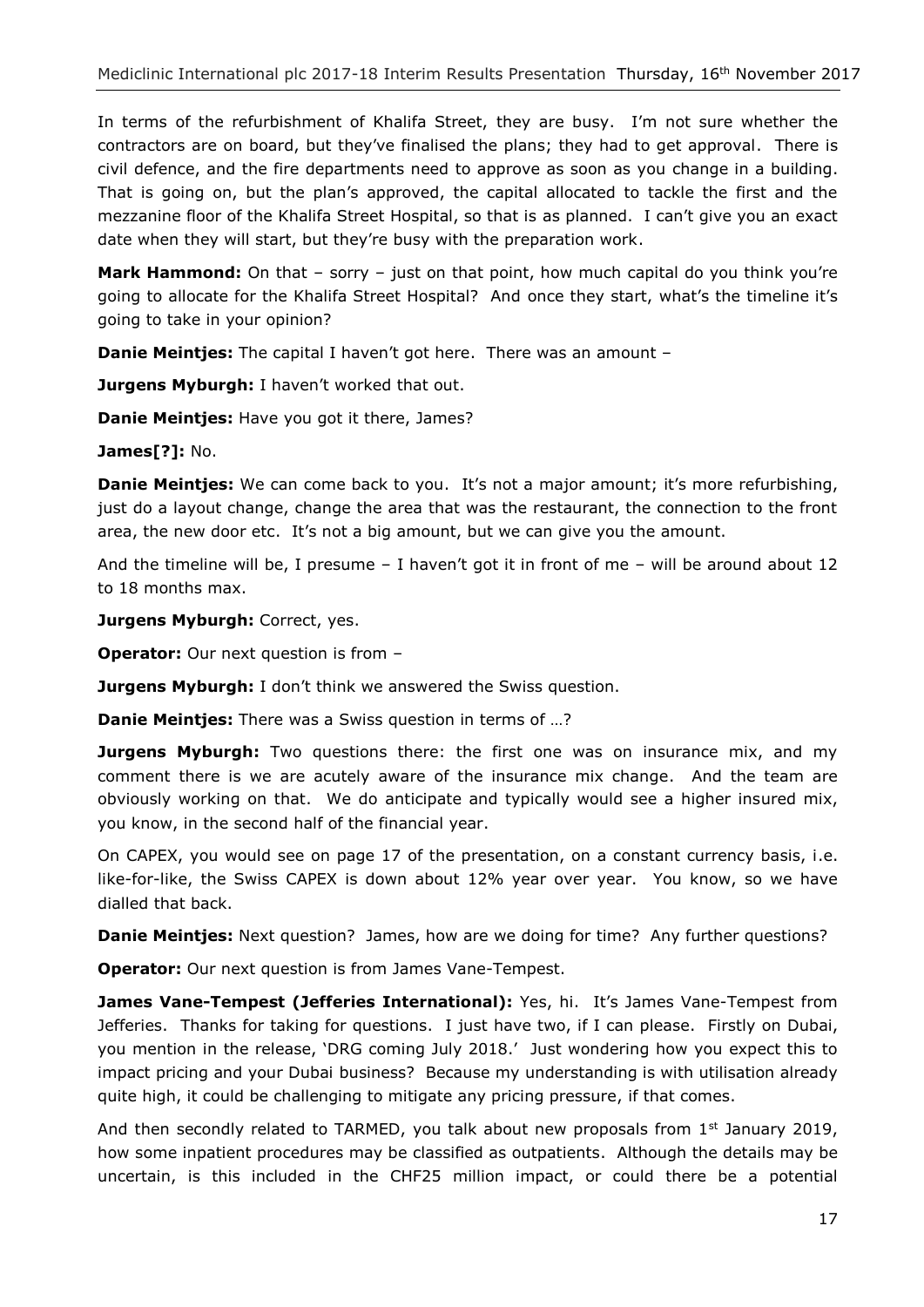disproportion impact? My understanding is your business has shifted somewhat to focus more on day cases to improve utilisation. Thank you.

**Danie Meintjes:** Alright, if I can start with the TARMED and the outpatient or the migration to day facilities or out of the hospitals, it's two issues. The TARMED is a classification of the service lines and the tariff related to that. They're still negotiating, all the stakeholders not in agreement, the government intervened. And on the list that they will implement on  $1<sup>st</sup>$ January, that is the way we came to the conclusion of the final CHF25 million.

The outmigration and the national approach, there is a list of six procedures that they agreed on, on a national basis that should be done on an outpatient basis. Maybe just to give you perspective: inpatients subsidised by government cantonal money flowing in for the basic component, around about 45%. TARMED outpatients: no subsidy from the cantonal side. So it's a different fund that pay for that.

So the TARMED tariff structure is not subsidised by the cantonal government or taxes, and the specifications are six minor procedures, but there are caveats. If a patient is old, comorbidity, some clinical risks, then they can still be done on an inpatient basis. If they do not have that, they can still be done on an inpatient basis, but it will be on a lower tariff, it will be on a TARMED tariff.

And similar to what we see in South Africa and other parts of the world, the outmigration makes sense if you can create lower capital facilities – a lower overrun or overheads where you run it five days a week, seven to seven typically – to service those still at a margin but at a lower price. The key challenge will be, is if we have capacity that we create by the outmovement of the lower complex surgery, whether you will have the need of higher acuity cases to backfill that. Because if we do it, we are in a plus-plus position, and that will be the key focus for the management.

Anything you would like to add? Then Dubai DRG?

**Jurgens Myburgh:** I mean, there's no update. I mean, we understand your point. We and also when it will be implemented, we don't anticipate at this state a significant change. But we'll certainly update, you know, once we have clarity on exactly what the DRG environment's like.

**Danie Meintjes:** Maybe just two comments. The DRG proposal in Dubai will not be an input cost-based determination; it will be based on the existing costs. It will be a system that'll give more transparency of prices, we acknowledge that. But on the positive side, the government of Dubai is really engaging with the private sector, and our management team are very engaged, influencing, sharing, etc.

Impact: difficult to predict at this stage. Personally, I don't foresee a major change from implementation. With more transparency, more data, there will be focused on certain areas but not a big water-cliff effect once introduced.

James Vane-Tempest: That's great, thanks.

**Danie Meintjes:** Maybe a last question?

**Operator:** The next question is from Roy Campbell.

**Danie Meintjes:** We'll come back to you. Roy?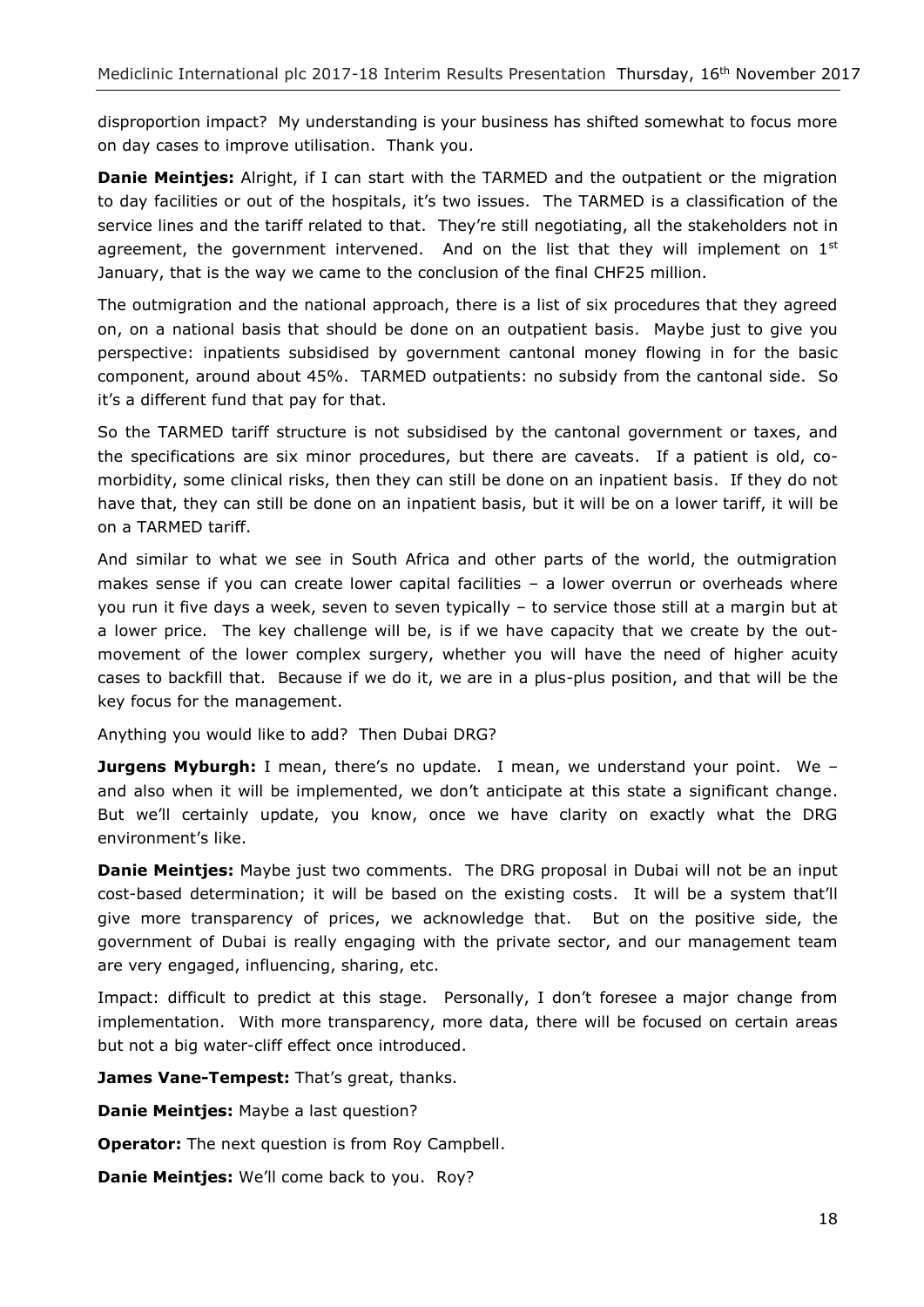**Roy Campbell (Morgan Stanley RMB):** Good morning. Yeah, good morning, can you hear me?

# **Danie Meintjes:** Yes, we can.

**Roy Campbell:** Actually two questions, please. Can you please remind us of the background behind the [inaudible] are you expecting more in the second half and why that's not provided for upfront?

And the second question is if we have to go back to the FY17 results, you said several of the weaknesses in the South African market was due to – from a macro perspective. And now you've given an indication that there is [inaudible] intervention that's come through. So have you seen more of that, and [inaudible]? Thank you, very much.

**Danie Meintjes:** Roy, the line is very bad. I couldn't figure it out. Maybe Jurgens got some of it? Just repeat the question you heard.

**Jurgens Myburgh:** The second question is about the South African volumes.

**Danie Meintjes:** Okay.

**Jurgens Myburgh:** And we mentioned the weaker macroeconomic, and we also referenced funding interventions. And what is meant by funding interventions.

**Danie Meintjes:** If that is the question, what is meant by funding intervention, I think the first one is if they change the benefits structure, then it does have an impact. And if I can use a practical example, you are all well aware of GEMS, one of the big schemes serving the government employees. They had an enrolment policy where people could definitely select against the fund. Join the fund, claim benefits, go off again, have preconditions, lady pregnant, join a month before the delivery, get the full benefits. That cost them a lot of money, and obviously created work for the private sector. They changed that in line with all the Medical Aid schemes.

The further intervention, which we referred to earlier on that we are not aware of actively in our hospitals, but there are talks specifically in KwaZulu-Natal where they introduced oversight at the hospital in terms of preadmissions, managing the patient actively from a Medical Aid point of view. We are not aware of that, it's definitely not happening in our hospitals. If there is behind the scenes, before the patient's enter our system, between the doctor and the Medical Aid, approvals that is more tough at this stage, we will not be aware of it but that is also a possibility.

**Jurgens Myburgh:** Roy, I'm sorry, I didn't get your first question at all, if you don't mind repeating that.

**Roy Campbell:** Okay, I'll try. You've got a R46 million impairment on trade receivables in the Middle East. Can you just give us the background on that impairment and, you know, if you're expecting more in the second half, why hasn't that not been provided upfront?

**Jurgens Myburgh:** Okay, yes. So in the Middle East and in particular in the Abu Dhabi business, Doman[?] is a 70% fund and revenue partner of ours. I referenced it at the full year results, the revenue management cycle, which has to do with your coding, your bidding and your collection. We took a view at yearend, we provided. It was a large provision.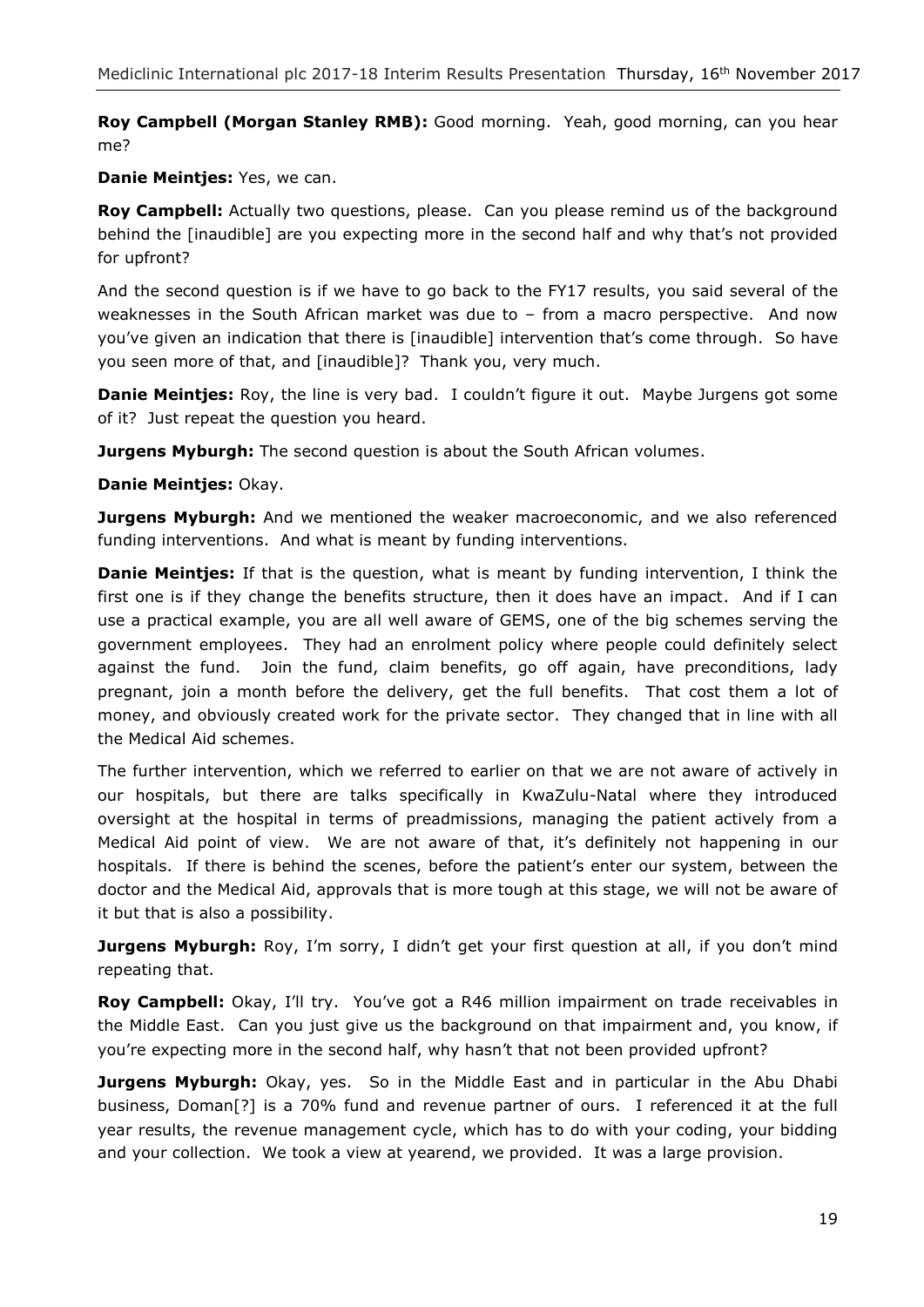This year, we disappointingly continued to have a large provision. The government is slow in paying. Our final rejection rates have come down in Abu Dhabi, but they're not nearly where we want them to be. So we have to continue to provide, you know, to make sure that we're comfortable with our provisions against those debtors.

So the first half of this year, the provision – the charge through the P&L was exactly the same as the first half last year. For the full year, we expect – and we're [inaudible] the numbers – we expect the full year to be lower, i.e. the second half number to be lower than last year's second half number. We continue to work extremely hard with them on this and would hope for good outcomes on our reconciliations of prior years. And we also saw a bit of an increase in our final rejection rate in the Dubai area as well, which is something again that we're very focused on and looking to manage down actively.

So this has – in my view, there are two things here. There's the past, you know, of the business that we acquired and that we've looked to address and redress, and provided against. And then there's the new revenue that still carries a high final rejection rate that we have to manage and manage down, and work with the funders, that we're able to do that. So that's where we are at the moment.

**Danie Meintjes:** Just to say, collection is a very high focus. I spoke to David Hadley last night; he's personally involved. He had meetings with Doman yesterday himself, and they're making progress, but we will report when we have the numbers. So, they're really focusing on it. Can we take the last question from the floor here, we had a hand here?

**Speaker:** Sorry, just to – sorry, go back to the issue and apologies for harping on it. But the Middle East margin outlook, I mean, if you're guiding for a 400 base point drag from greenfields in 2020 and a gradual improvement in the overall margin, I guess you're saying that organically there's a sort of 600 to 700 basis points of organic marginal expansion over the next three years. That's my interpretation of a marginal – sorry, I think your wording's 'gradual' – margin improvement. Is that correct?

**Jurgens Myburgh:** We use the terminology gradual. I'm not going to – if you don't mind, you know, we don't go into the detail of exactly that. But over time, over the four to fiveyear period, we're referencing a gradual improvement. So, you know, the years might be different in between, but we're referencing gradual improvement over that period. FY20's clearly an outlier because of the two big facilities opening in FY19. So that would be an outlier, and that's the 400 basis points that I referenced.

**Speaker:** But is there no way that you can put a number on it? Because a 100 basis points swing in your Middle East margin is massively sort of impactful on earnings.

**Jurgens Myburgh:** What we'll do is, as I said, we'll update you as we go along, and we'll make sure we break that out to give you as much visibility as possible closer to the time. Because again, we're talking about projects that are two years out, so we would be as transparent as we can about breaking that down for you.

**Speaker:** Okay, thanks.

**Jurgens Myburgh:** Okay.

**Danie Meintjes:** Right, I think that concludes it. Thank you all for your interest and time. I wish you well, thank you.